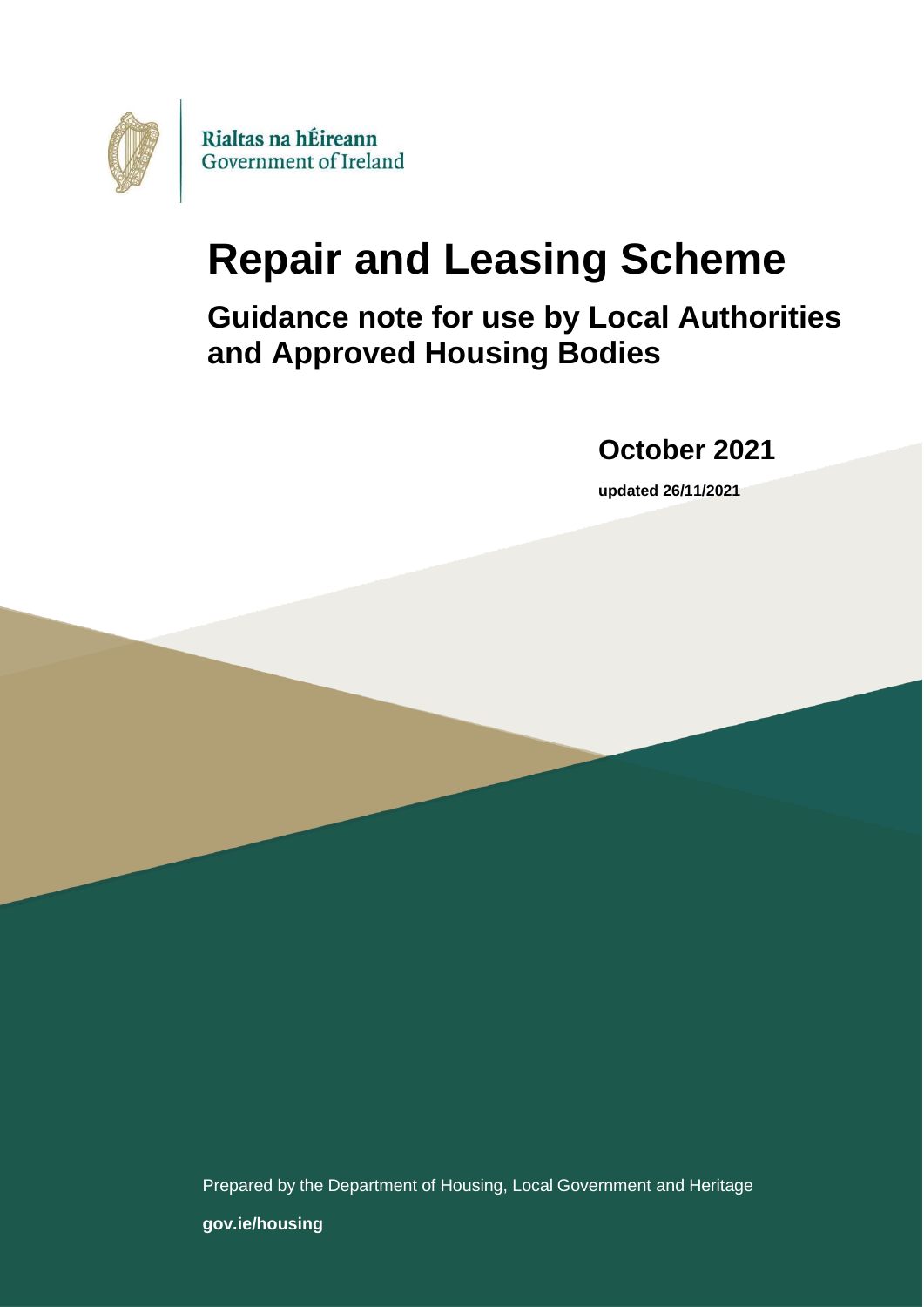#### *Repair and Leasing Scheme*

# *Guidance Note for use by Local Authorities and Approved Housing Bodies – October 2021*

#### **Contents**

| 1. | Introduction                                          | 4  |
|----|-------------------------------------------------------|----|
| 2. | <b>Updates to RLS</b>                                 | 4  |
| 3. | Objective of the Scheme                               | 5  |
| 4. | <b>Eligibility terms and conditions</b>               | 6  |
| 5. | Projected Delivery 2022 - 2026                        | 7  |
| 6. | Role of various bodies                                | 7  |
|    | 6.1 Role of local authority                           | 7  |
|    | 6.1.1 LA role in AHB led model                        | 8  |
|    | 6.2 Role of AHBs                                      | 8  |
|    | 6.3 Role of Housing Agency                            | 9  |
|    | 6.4 Role of DHLGH                                     | 9  |
| 7. | <b>Approval process</b>                               | 9  |
| 8. | How the Scheme operates in practice                   | 10 |
|    | 8.1 Flowchart (i) - LA delivery                       | 10 |
|    | 8.2 Flowchart (ii) - AHB delivery                     | 11 |
|    | 8.3 Identification of property                        | 11 |
|    | 8.4 Application form RLS002                           | 11 |
|    | 8.5 Desktop evaluation                                | 11 |
|    | 8.6 LA or AHB delivery?                               | 12 |
|    | 8.7 Notification of property owner                    | 12 |
|    | 8.8 Site visit                                        | 12 |
|    | 8.9 Agree responsibility for works                    | 12 |
|    | 8.10 Agree schedule of works                          | 12 |
|    | 8.11 Agree lease amount, term and offset arrangements | 13 |
|    | 8.12 Sign agreement for lease / RAA                   | 15 |
|    | 8.13 Completion of works and payment                  | 15 |
|    | 8.13.1 LA delivery; property owner managing works     | 15 |
|    | 8.13.2 LA delivery; LA managing works                 | 15 |
|    | 8.13.3 AHB led; property owner managing works         | 15 |
|    | 8.13.4 AHB led; AHB managing works                    | 16 |
| 9. |                                                       | 16 |
|    | 10. Reporting requirements                            | 16 |
|    | 11. Furniture and fittings                            | 17 |
|    | 12. Other funding available                           | 18 |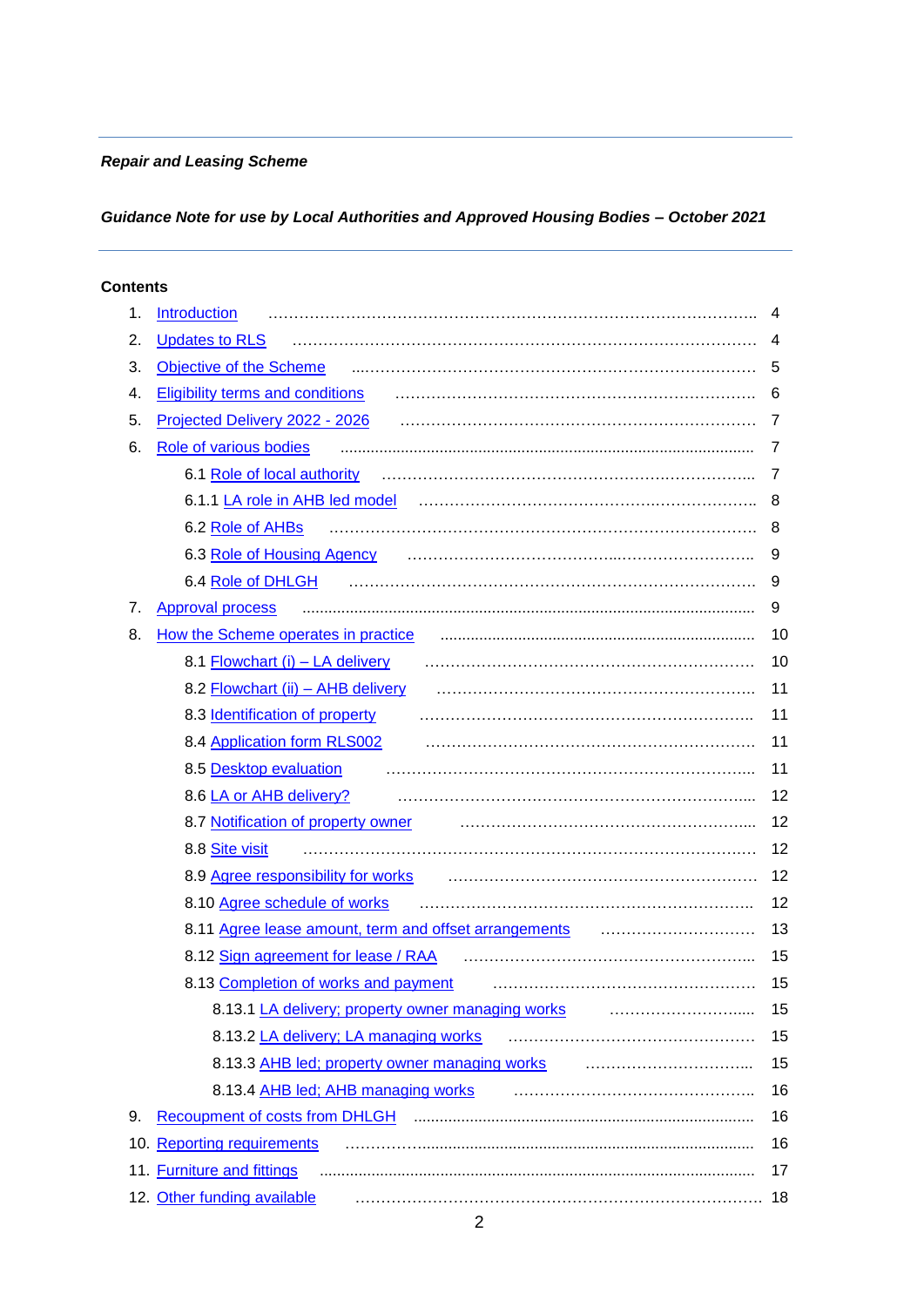| 13. Taxation                   | -18 |
|--------------------------------|-----|
| 14. Early exit from the scheme |     |
| 15. Resources and templates    |     |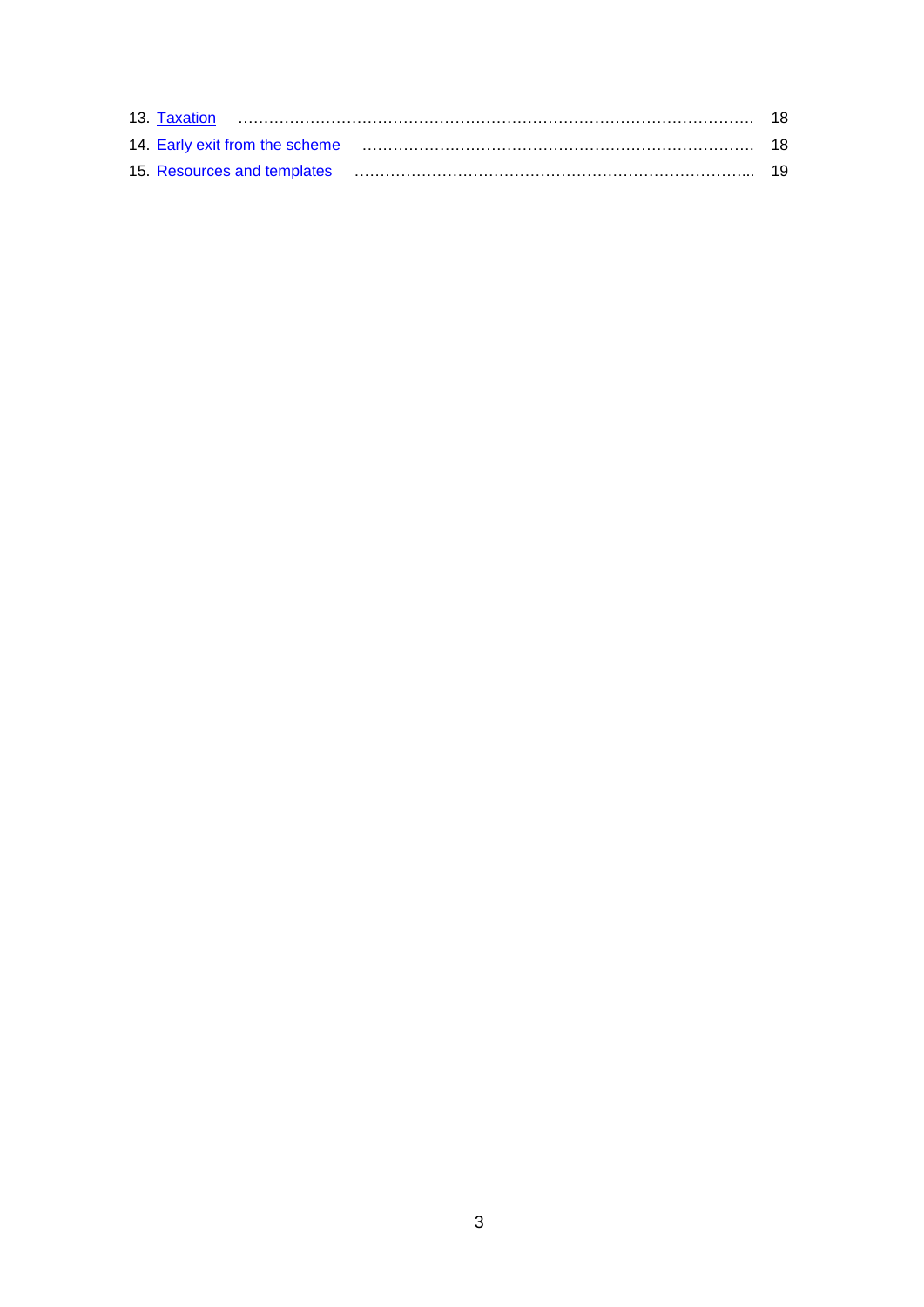#### **RLS Guidance – October 2021**

#### **1. Introduction**

<span id="page-3-0"></span>The Repair and Leasing Scheme (RLS) is targeted at owners of vacant properties who cannot afford or who do not have access to the funding required to bring those properties up to the standard for rental property.

The Local Authority (or AHB) pays for the repairs upfront (to a maximum of €60,000 per unit, including VAT) and the home is taken into social housing stock by way of lease for at least 5 years. The cost of the repairs carried out is offset against future rent.

The Government's Housing Policy Statement, *Housing for All*, committed to placing a renewed focus on Repair and Leasing.

#### **2. Updates to RLS**

<span id="page-3-1"></span>The Repair and Leasing Scheme was rolled out nationwide in February 2017 following an initial pilot scheme in Carlow and Waterford local authorities. The scheme continues to be a key action under *Housing for All* with delivery targets of 120 units for 2022.

This guidance has been updated in October 2021 to reflect changes to the scheme, including:

- an increase in maximum capital advance from  $€40,000$  to  $€60,000$  per unit;
- a requirement for local authorities to notify the Department on a quarterly basis of new signed agreements for lease or rental availability agreements and of other data on the scheme;
- removal of delegated sanction for delivery of more than 4 units and
- new targets for delivery.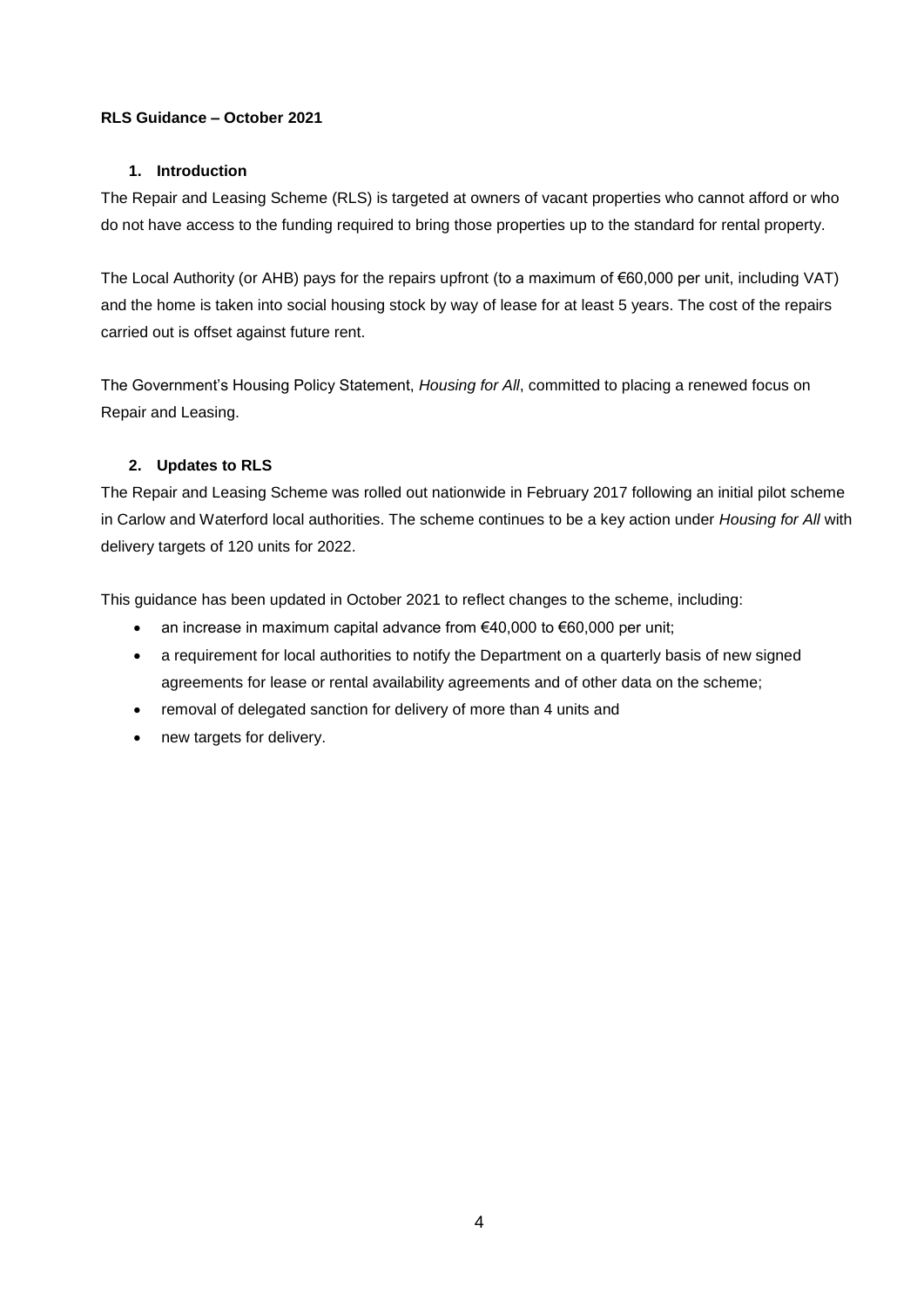#### **3. Objective of the Scheme**

<span id="page-4-0"></span>The principal objective of the Repair and Leasing Scheme (RLS) is to deliver social housing quickly by targeting owners of vacant properties who cannot afford or who do not have access to the funding required to bring those properties up to the standard for rental property. The Local Authority (or AHB) pays for the repairs upfront and the home is taken into social housing stock by way of lease for between 5 and 25 years.

RLS tackles vacancy as well as having additional benefits in terms of regeneration, employment and investment in local areas. RLS delivers across a range of dwelling types, including over the shop properties, former bedsits, city centre terraced houses and one off rural dwellings.

The scheme minimises the State's capital outlay. The upfront capital investment required to fund the cost of works is offset against reduced lease payments to the property owner, and therefore has a neutral cost to the exchequer.

Pathway 4 of *Housing for All*: Pathway to Addressing Vacancy and Efficient Use of Existing Stock includes Repair and Leasing as one of its options. It recognises that many areas of cities, towns and villages have vacant properties, which, if brought back into use, could add real vibrancy to towns of all sizes around the country, and new accommodation in both urban and rural areas. RLS operates in tandem with a range of other measures under *Housing for All* aimed at tackling vacancy and better utilisation of existing housing stock. *Housing for All* recognises that there are a range of complementary approaches required to achieve this ambition. In parallel with RLS, the 'Buy and Renew' funding scheme supports local authorities and AHBs to purchase and renew housing units in need of remediation and make them available for social housing use.

RLS serves as an attractive package for the owners of vacant properties to look afresh at the potential of their properties.

Properties may or may not be known to local authorities. The properties may come to the attention of local authorities from self-identifying property owners, media campaigns, local knowledge or using accessible databases of vacant properties (e.g. www.vacanthomes.ie; An Post *Geodirectory* data and the CSO). Properties must be vacant for at least 1 year, and property owners and contractors engaged under the scheme must provide tax clearance certificates on request.

The ideal units targeted under RLS will require a low level of investment to bring them to the required standard for renting. The majority of works will involve items such as new flooring, low grade plumbing or heating works, energy efficiency upgrades; window and door upgrades or replacements; insulation and painting and decorating. It is not envisaged that any significant structural works will be required. In the majority of cases no planning permissions will be required and desk based evaluations will determine at a very early stage the relative viability of a proposal. In the majority of cases, the timeline for delivery of units under RLS represents a fraction of the time involved for any other capital acquisition or construction projects. In essence, the scheme is ideally placed to deliver high quality units for low level investment and time in comparison to new build projects.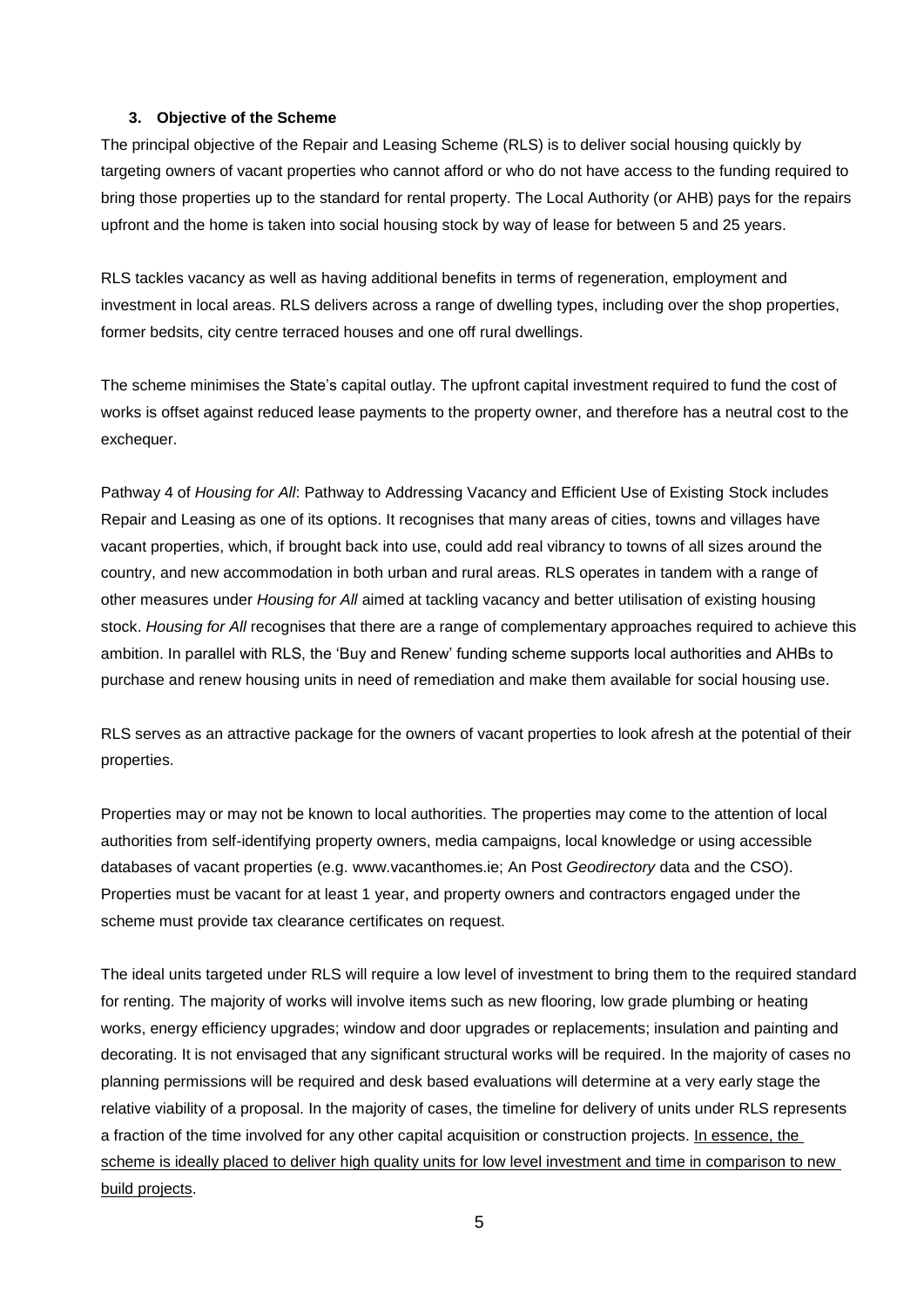#### <span id="page-5-0"></span>**4. Eligibility- terms and conditions**

- Local authorities will retain overall responsibility for the operation of the scheme, and for oversight of the administration of the scheme, including by AHBs, in their administrative areas.
- Local authorities and AHBs must satisfy themselves that there is sufficient proof that the property has been vacant for at least one year.
- Targeted at owners of vacant properties who cannot afford or access the funding needed to bring their properties up to the required standard for rental property.
- Local authorities and AHBs must satisfy themselves that contractors engaged, either directly by local authorities, by AHBs or by property owners, under the scheme have up to date tax clearance certificates before payments can be made. Property owners must be notified of this requirement at the outset.
- Eligible expenditure under the scheme is limited to the cost of essential works required to bring properties into compliance with the Housing (Standards for Rented Houses) Regulations 2019. Where works that are in excess of these essential works are undertaken, these should not be included in the €60,000 per unit and must be paid for by the property owner outside of the scheme. Where all works are being completed on a single contract, non-essential works costs must be itemised.
- All direct leases must be for duration of between 5 25 years. No shorter terms will be eligible.
- All Rental Availability Arrangements must be for duration of between 5 and 10 years. No shorter terms will be eligible.
- Properties are required to be furnished as per the Guidance Note on the furnishing of leased properties.
- Unfinished Properties: RLS funding may be made available in respect of empty, unfinished units for an owner to finish the units and return them to the market. Applications in respect of these properties should be made on a case by case basis and are subject to approval by the Department outside of the delegated sanction model.
- Where an owner has multiple units in a single development, approval may be given to apportion funding between the units subject to a minimum spend on each unit - to be determined by the local authority taking into account the total number of units and total funding level and subject of the overall limit of €60,000 per property delivered under the scheme. So for example, if 6 dwellings are being brought into the scheme, total funding for the 6 properties may not exceed €360,000. This allows an owner to bring multiple dwellings into the scheme even where the repairs on one of those units exceed the permitted €60,000 per unit limit.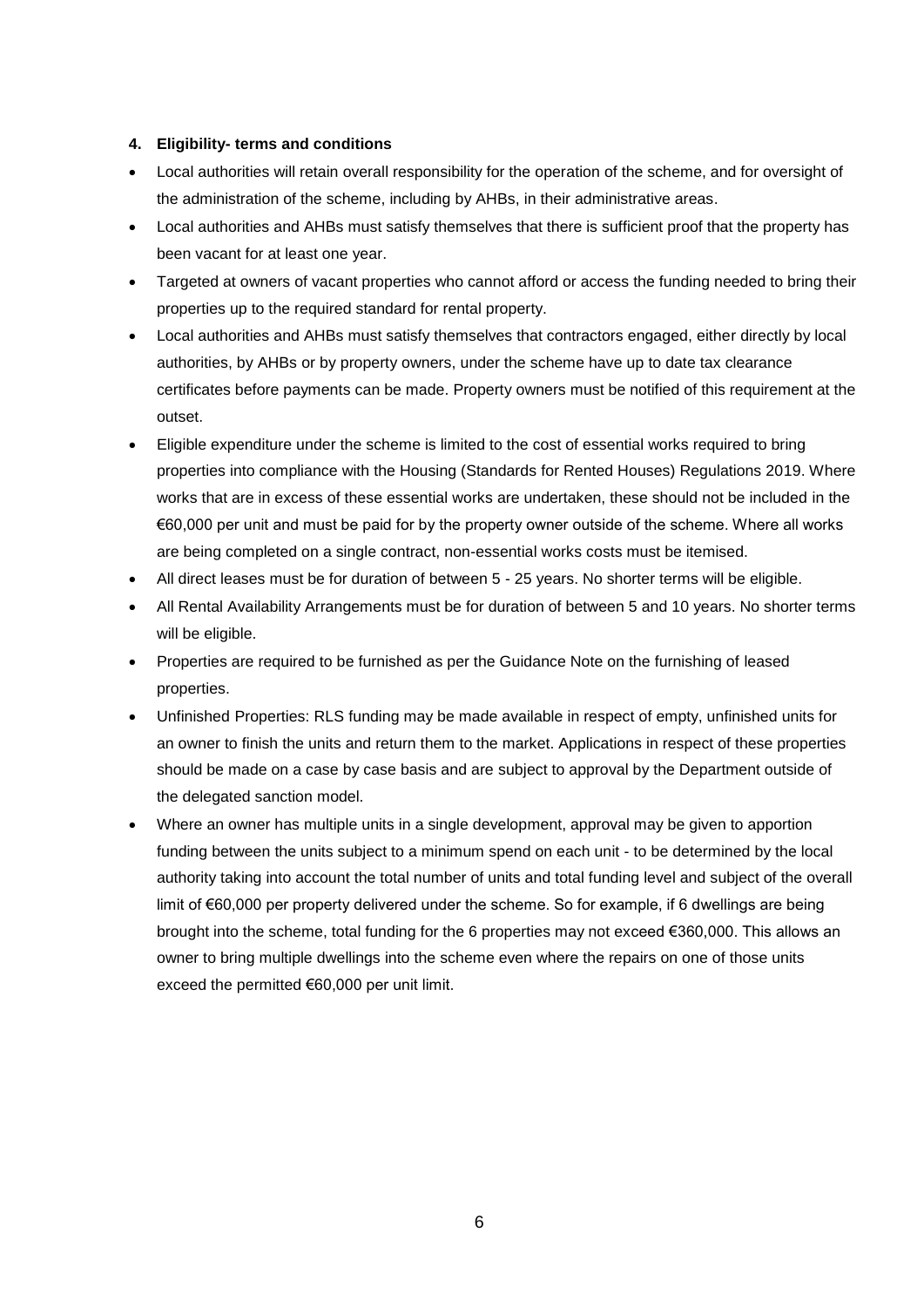#### **5. Projected Delivery 2022 to 2026**

<span id="page-6-0"></span>Targets for delivery for RLS units under *Housing for All* are:

|       | 2022 | 2023 | 2024 | 2025 | 2026 |
|-------|------|------|------|------|------|
| Units | 120  | 130  | 130  | 140  | 140  |

#### <span id="page-6-1"></span>**6. Role of various bodies**

#### <span id="page-6-2"></span>**6.1 Local Authority Role**

Local authorities play a key role in the operation of this scheme.

The local authority must determine the eligibility of a property for the scheme having regard to the location and the suitability of the property for social housing. Not all properties offered will be suitable.

The starting point for the local authority is a rigorous assessment of housing need. Local authorities, as housing authorities, must determine that housing units brought into use under the scheme are required for social housing in their areas.

Local authorities are asked to have up-to-date information on RLS on their websites; they may also choose to advertise the scheme locally or through promotion of renovated units. Proactive identification of potential units is also suggested e.g. use of the databases such as www.vacanthomes.ie; carrying out of surveys on vacant properties.

On receipt of an expression of interest or identification of a potential unit, the local authority should engage promptly with the property owner to determine if the unit is suitable for RLS. Where a unit is not deemed suitable, the local authority should contact the owner and indicate that the unit is not currently suitable for RLS and indicate the reason why.

Where a property is deemed initially suitable, the local authority should provide the property owner with the option of the local authority organising for the works to be carried out or the property owner carrying out the work themselves. The flow-chart in Section 8 illustrates the steps to be taken.

All properties transacted under RLS must be in accordance with the terms of the scheme and only eligible expenditure<sup>1</sup> incurred will be recouped.

<sup>&</sup>lt;sup>1</sup> Eligible expenditure is defined in Section 11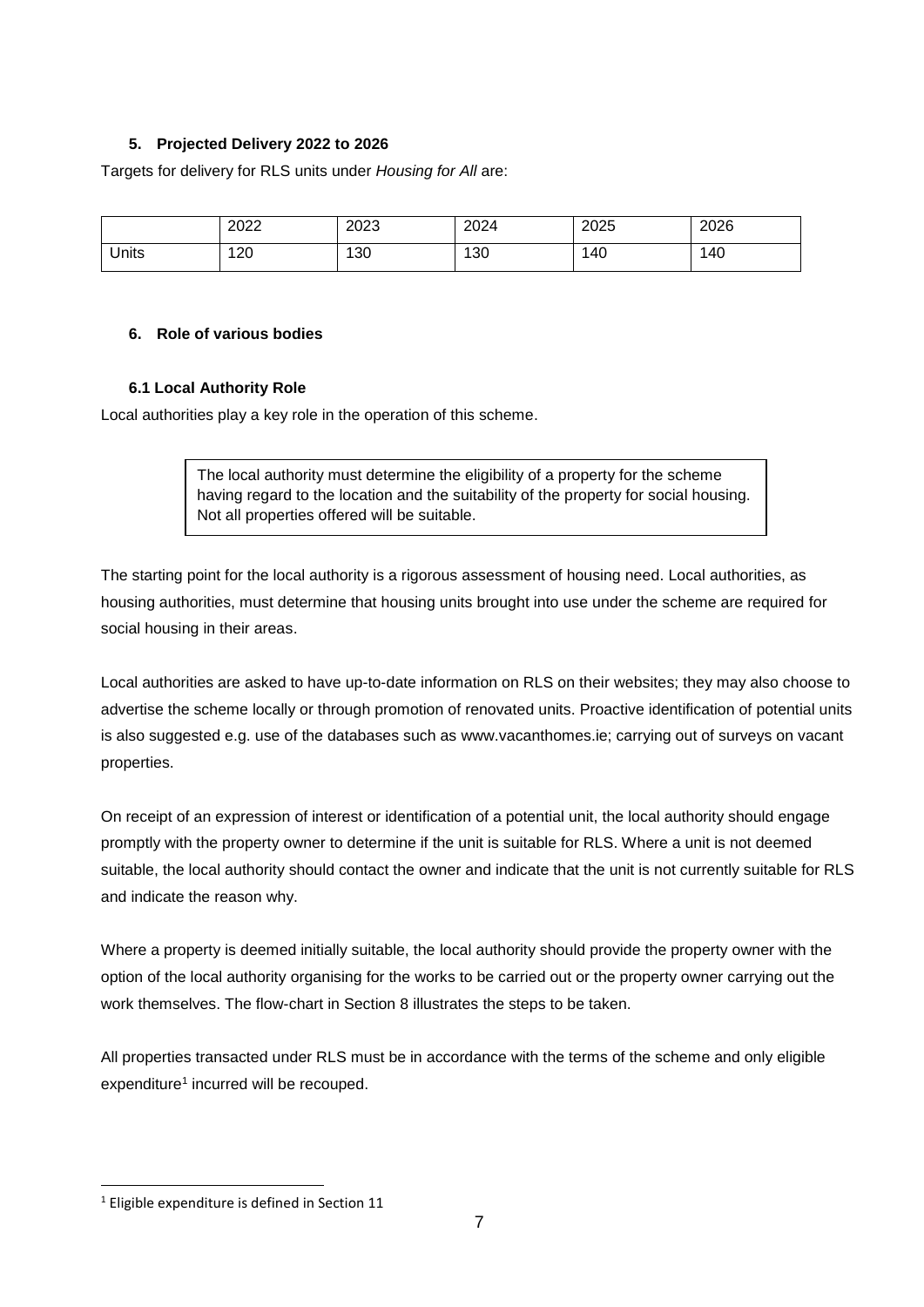#### <span id="page-7-0"></span>**6.1.1 LA role in AHB RLS**

In all cases, local authorities have responsibility for ensuring that housing units brought into use under RLS are required and fulfil social housing demand in their areas. It is very important that there is a clear understanding between the local authority and the AHB about the extent and nature of housing need in a particular area.

Local authorities have full nomination rights for units delivered through AHB led mechanisms.

#### <span id="page-7-1"></span>**6.2 Approved Housing Body Role**

The type of property and works involved presents a significant opportunity for the AHB sector to build on the knowledge and experience gained on social housing acquisitions and leasing over the past number of years. AHBs have significant expertise in relation to contract management, knowledge of the standards required for rented properties, execution of works in timely manner and the subsequent ongoing tenant management and property maintenance. In addition, AHBs are experienced in Payment & Availability (P&A) leasing arrangements and in negotiations with property owners. Many AHBs have a portfolio of demonstrated work to evidence their capacity to deliver and manage. For larger AHBs with existing construction focused delivery programmes, these programmes can be expanded to incorporate RLS units also. In addition, there are a range of regional AHBs, who are not focused on new builds or acquisitions, which have the capacity and the local knowledge needed to contribute to social housing delivery under the RLS.

The following operating principles should apply to ensure that there is clarity on roles and responsibilities, as well as clarity and administrative efficiency from the property owner's perspective.

- 1. A local authority may select AHBs to engage with the relevant property owners to avail of RLS subject to agreement of property owners.
- 2. AHBs may contact property owners directly and should inform the relevant local authority that they are making contact with the property owner. They should not contact or continue engagement with the property owner where they become aware that the local authority or another AHB has been in discussions with the property owner in relation to the scheme.
- 3. AHBs may advertise on their website that they are seeking properties under the scheme.
- 4. Any public advertisements by AHBs should only be done in consultation with the relevant local authority and, where appropriate, should be done in conjunction with other AHBs in that local authority area. A local authority may take the lead on advertising for the scheme in the area.
- 5. An AHB may not enter into contractual arrangements on any unit without prior confirmation of demand and approval to proceed from the relevant local authority.
- 6. All properties transacted under RLS must be in accordance with the terms of the scheme and only eligible expenditure<sup>2</sup> incurred will be recouped.

<sup>2</sup> Eligible expenditure is defined in Section 11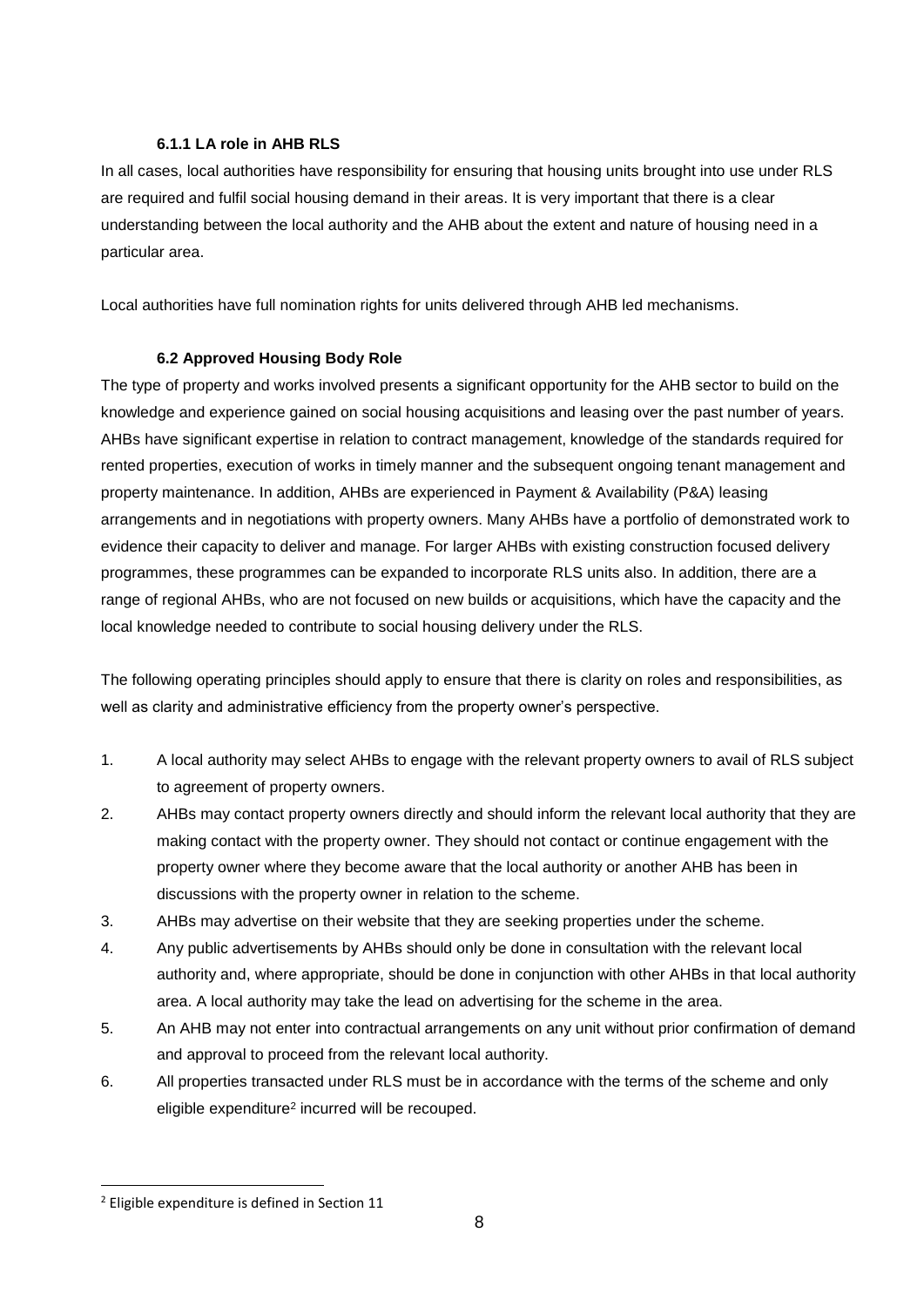7. When finalising arrangements, local authorities will need to satisfy themselves that basic due diligence has been completed by the AHB, including that the properties have been inspected by the AHBs and comply with the property requirements and works agreed.

#### <span id="page-8-0"></span>**6.3 Housing Agency Role**

The Housing Agency, in conjunction with the Department hosts documentation including guidance and template legal agreements on the Housing Manual which are available to AHBs and local authorities. The Agency provides support and assistance to local authorities and AHBs on the practical implementation of the scheme. A suite of documents, including legal agreements, is available on the Housing Manual see section 15: Resources (page 19) for further information.

#### <span id="page-8-1"></span>**6.4 Role of the Department of Housing Local Government and Heritage (DHLGH)**

DHLGH is responsible for the overall policy underpinning the scheme, as well as oversight of the implementation. Departmental approval is required where greater than 4 units are being acquired in one building / estate and for unfinished units. The Department is also responsible for recoupment of the capital advance payment and ongoing leasing costs.

Local authorities are required to complete RLS0005 to enable the Department to monitor progress under the scheme. The Department reports on the scheme quarterly.

#### <span id="page-8-2"></span>**7. Approval Process**

In the majority of cases, local authorities have delegated sanction to acquire units which comply with the terms of RLS. Prior approval must be sought from the Department for unfinished units and projects delivering more than 4 units.

Local authorities are responsible for ensuring that all properties sourced comply with the terms and conditions of the scheme, that the accommodation sourced is appropriate to meet identified housing need in the area and that appropriate discounts off market rent have been secured. Financial commitments and delivery performance will continue to be monitored closely by the Department.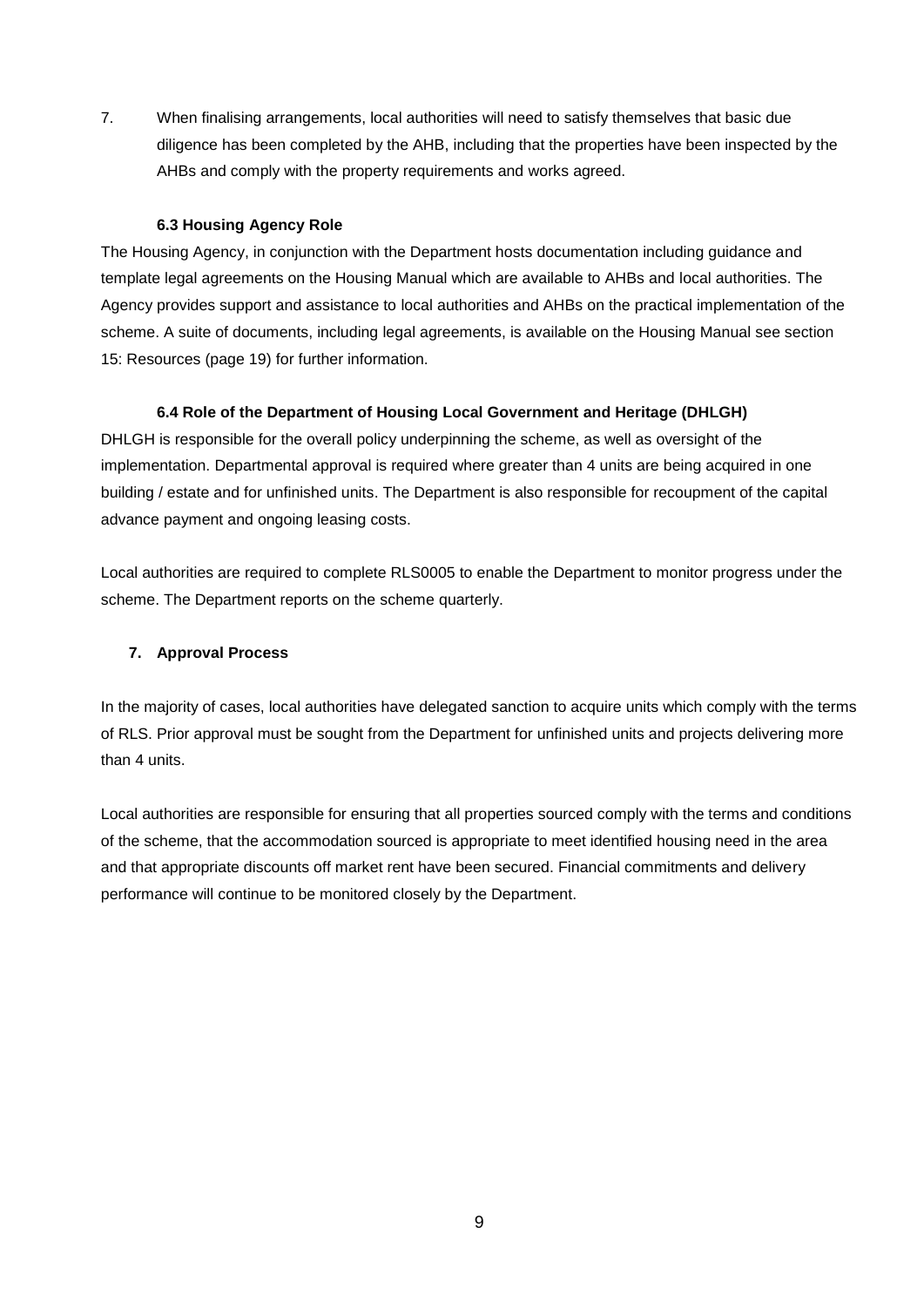#### <span id="page-9-0"></span>**8. How the Scheme operates in practice**

The following two flow charts set out the steps to be taken in (i) LA delivery and (ii) AHB delivery. Further details on the steps set out in the flow charts are provided in the text below.



<span id="page-9-1"></span>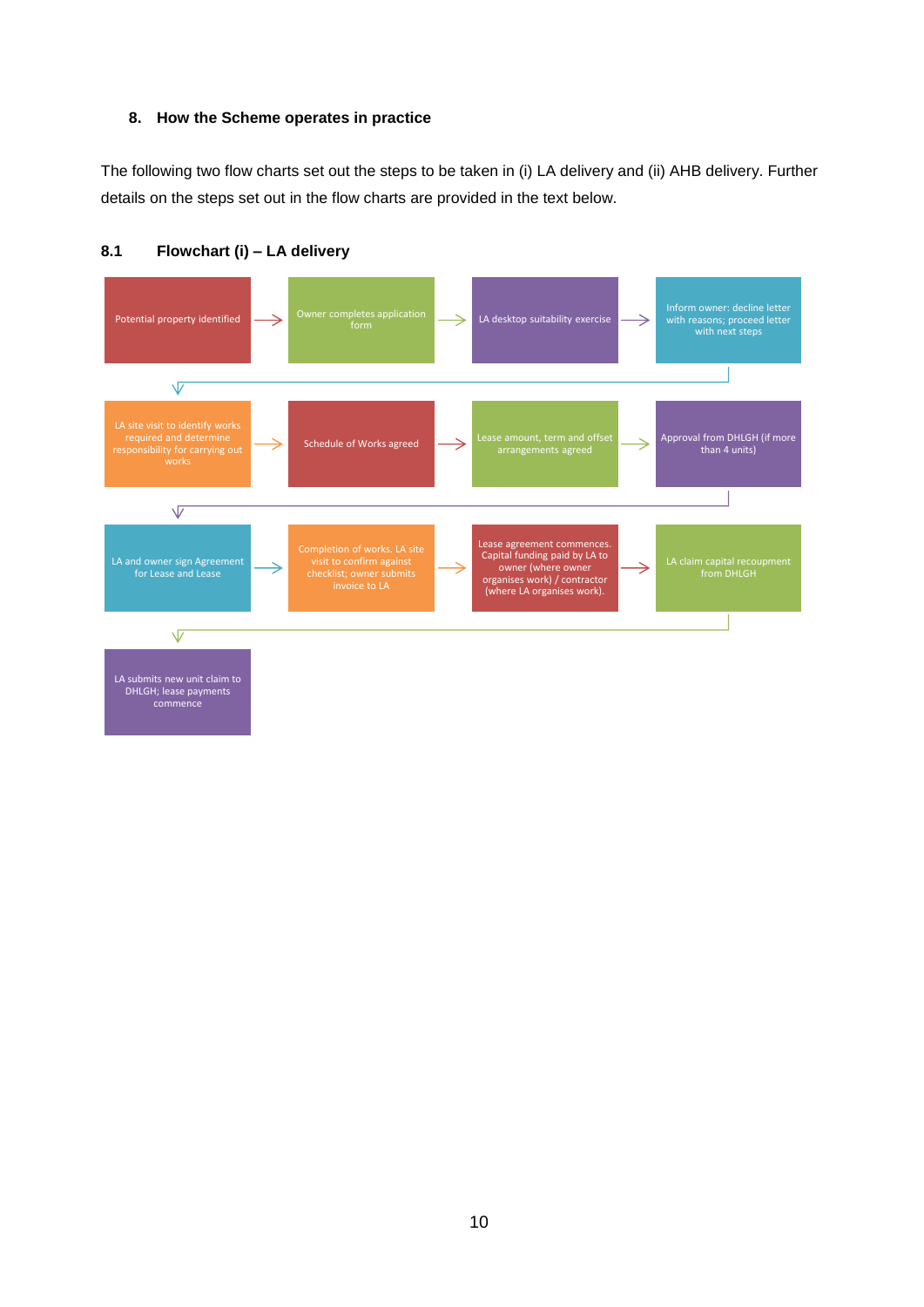#### **8.2 Flow chart (ii) – AHB delivery**

<span id="page-10-0"></span>

#### <span id="page-10-1"></span>**8.3 Identification of property**

For the purposes of the scheme it is recommended that each local authority coordinates and maintains a register of all properties under consideration. Properties may be sourced through a variety of mechanisms including local authorities or AHBs advertising; targeting of known suitable vacant units and AHBs identifying units and bringing them to the attention of the local authority.

#### <span id="page-10-2"></span>**8.4 Application form (RLS002)**

A template application form is available on the Housing Manual. It is recommended that all property owners whose properties are being considered for the scheme, complete the form. The local authority / AHB may provide assistance in completing the form.

#### <span id="page-10-3"></span>**8.5 Desktop evaluation**

Confirmation of demand and suitability of a property for the scheme rests with the local authority. All properties, regardless of whether delivery will be local authority or AHB led must be routed through a local authority evaluation process to determine whether the proposed units are suitable to meet local housing need and that the objectives of sustainable communities are being met (i.e. that there is not already an overconcentration of social housing in the area).

The Department recommends that local authorities adopt an initial desk based evaluation process to make this determination. The desktop evaluation screens potentially viable and non-viable properties at the earliest stage based on an application form (**Form RLS002**) including photographs provided by the property owner. The local authority should be able to make a reasonable determination at this stage on demand, condition and suitability for the scheme.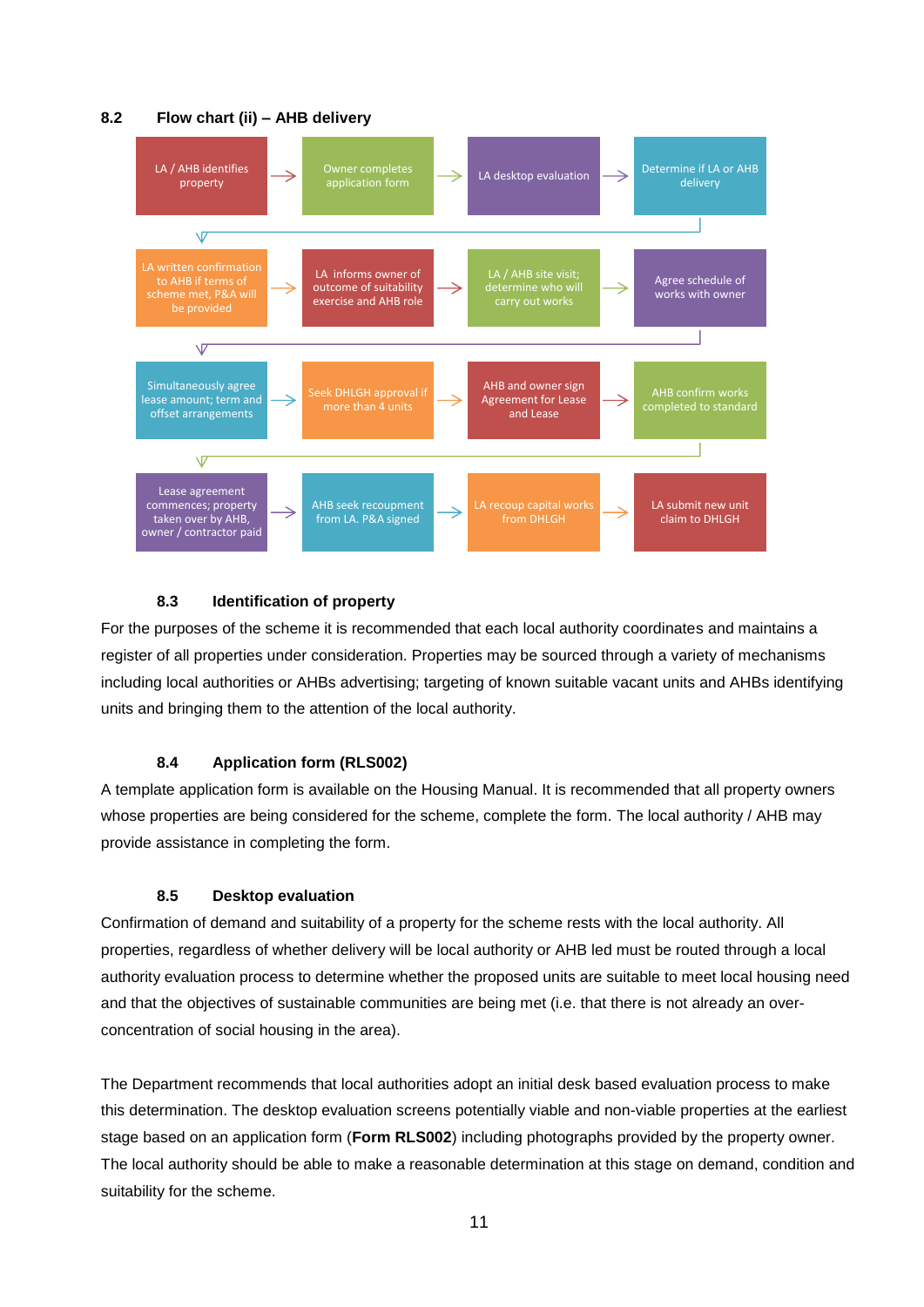#### <span id="page-11-0"></span>**8.6 LA or AHB delivery?**

Where a property is considered potentially viable, the local authority should determine whether to progress the property through direct local authority engagement or through an AHB led model. Where the local authority is offering properties to AHBs for AHB led delivery, there should be written confirmation at this point from the local authority to the AHB confirming that once the terms of the scheme are met the local authority will fully commit to taking the unit under a Payment and Availability Agreement (P&A) once the works are complete.

#### <span id="page-11-1"></span>**8.7 Notification of property owner**

Property owners should be notified in writing about whether their application is being actively considered or unsuitable at this time. Reasons should be provided in cases where the unit will not be progressed. For properties being progressed, the local authority should clearly set out the next steps in the process, including whether an AHB has been identified to take on the property. The terms and conditions of the scheme should also be made clear to the property owner at that time.

#### <span id="page-11-2"></span>**8.8 Site visit**

A site visit should be organised to confirm the condition of the property, using the standards required for leasing (See Template **RLS003**). This site visit should be carried out by either the local authority or the AHB, as appropriate.

If it is discovered during the site visit that the property is not suitable for the scheme, the property owner should be notified in writing by the local authority with reasons provided. Where the AHB conduct the site visit and determine that it is not a viable unit, a report should be returned to the local authority who will then notify the property owner in writing.

#### <span id="page-11-3"></span>**8.9 Agree responsibility for works**

If the unit is considered viable, the local authority/AHB should determine in conjunction with the property owner who will take responsibility for bringing the property to the standard required and clearly outline the works that are eligible and ineligible under the scheme.

See also section 11 which sets out furnishing requirements for leased properties.

#### <span id="page-11-4"></span>**8.10 Agree schedule of works**

Where the property owner is managing the works, they will be responsible for the preparation of a schedule of works and seeking quotes from contractors. When a property owner has obtained the quote from their preferred contractor, the local authority or AHB must confirm that the quote is within the terms of the scheme before entering into any contractual arrangements. (The local authority or AHB should only agree quotes on the basis of quotations that it considers reasonable. In general, 2 written itemised quotations from contractors should be provided, indicating the cost of the work required. If a property owner cannot get a second quotation, or in cases of hardship, the local authority/AHB may accept a single quotation.)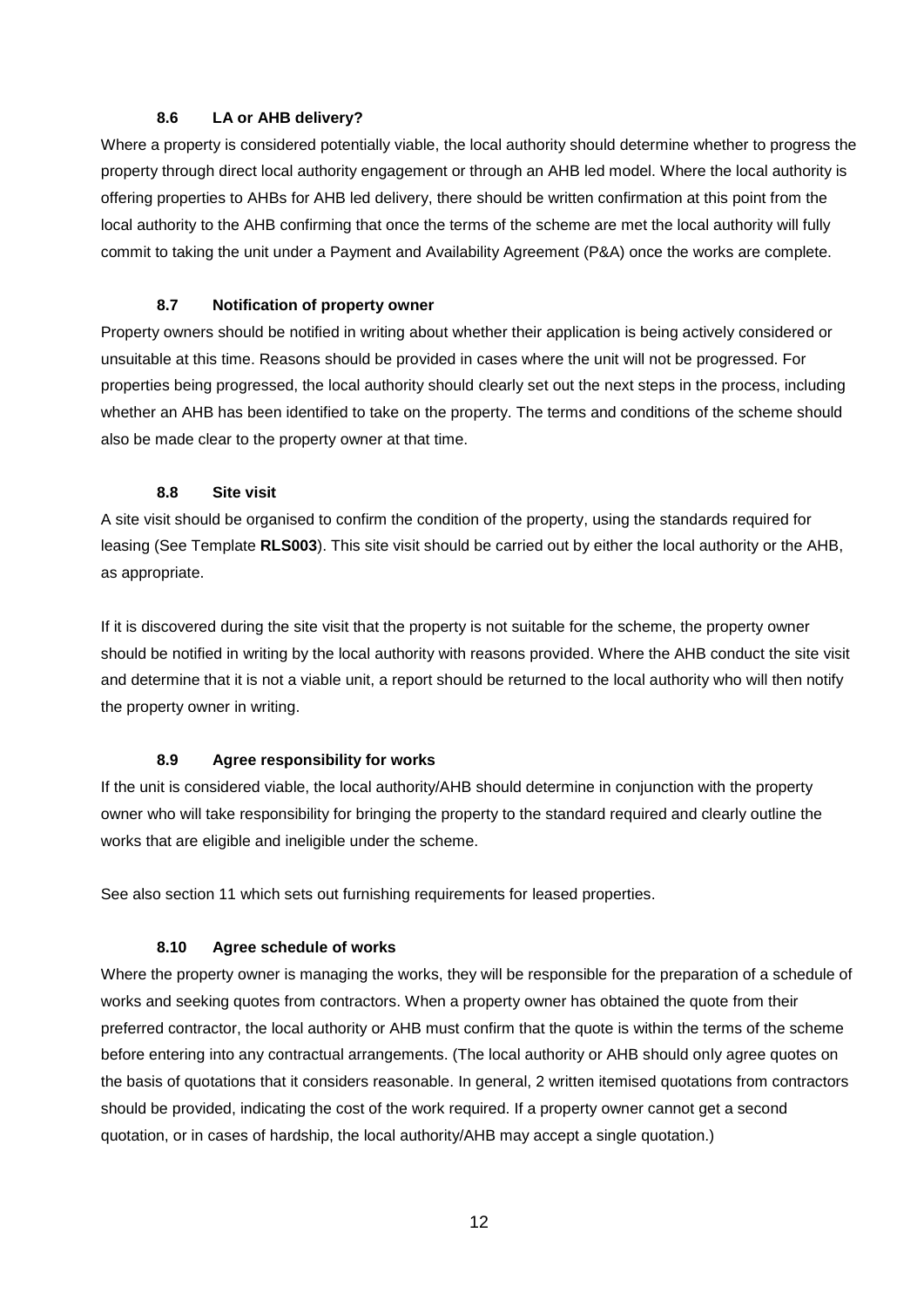Where the AHB or local authority is managing the works, they will be responsible for the preparation of a schedule of works and seeking quotes from contractors. The property owner must be consulted on the final schedule of works and quote before entering into any contractual arrangements.

#### <span id="page-12-0"></span>**8.11 Agree lease amount, term and offset arrangements**

Property owners may choose to enter either into a-

- 1. Direct Lease Arrangement, or
- 2. A Rental Availability Arrangement.

Both the direct lease and the availability agreement are subject to a minimum term of  $5<sup>3</sup>$  years, which is considered the minimum period within which the property owner could repay the funds.

In negotiations with the owner as to the type of agreement to be entered into, local authorities should have regard to the level of funding sought, the level of repayments and the duration of the agreement. Local authorities will need to ensure that the lease payments to the owner are of a level that will ensure repayment of the original funding over the term of the agreement. The owner will also need to take any tax liability into account when considering the level of repayment. It may be that shorter term agreements are only suitable in areas with higher levels of market rent or where the cost of repairs is at a lower level.

The benefits of the RLS in conjunction with the long-term lease arrangement to the property owner include -

- Guaranteed rent on a property that has not been generating an income;
- Upgrade of property that might otherwise become derelict;
- No loss of rent during vacant periods;
- No dealing with tenants and day-to-day maintenance;
- No need to collect rent or find a new tenant;
- Avoid advertising costs;
- The property will be returned to the property owner at the end of the term in good repair order and condition, save for fair wear and tear.

The benefits of the of the RLS in conjunction with the rental availability arrangement to the property owner include

- Guaranteed rent on a property that has not been generating an income;
- Upgrade of property that might otherwise become derelict;
- No loss of rent during vacant periods;
- No need to collect rent or find a new tenant;
- Avoid advertising costs;

 $3$  The minimum term was reduced from 10 years to 5 years on foot of a review of the scheme, effective from 1 February 2018.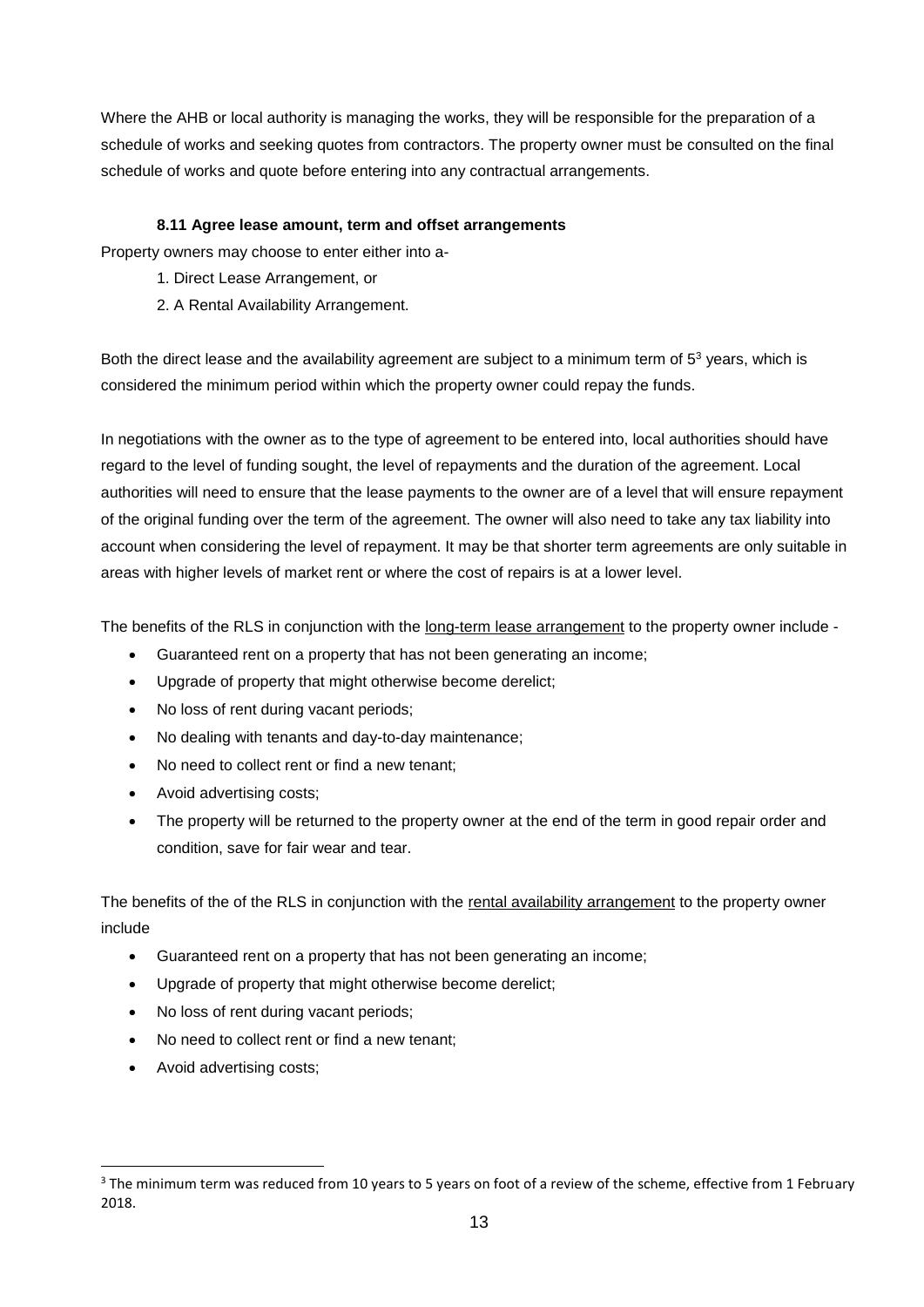The main differences between the two contracts are that under a rental availability arrangement, the owner retains responsibility for day-to-day property maintenance and is the landlord to the tenants. Under a rental availability arrangement the owner must also register the tenancy with the RTB. Under this type of arrangement, the owner receives approximately 92% of current market rent. This may vary and rents will be agreed through negotiation with the local authority. An availability arrangement can only be entered into with a local authority; it is not available to AHBs.

The benefits of each type of arrangement form the basis for discussion and negotiation on the terms and conditions of the scheme. The negotiation with the property owner will include discussion on the appropriate market rent to be discounted under scheme and then the further offset of the capital advance. Market rent is to be determined having regard to the most recent quarterly RTB published data. Where agreement cannot be reached on this basis, an independent valuation may be used, subject to the agreement of the local authority.

The maximum rent to be agreed under the terms of social leasing will be-

- Under the long term lease arrangements 80% of current market rent (85% in the case of apartments with a service charge<sup>4</sup>), and
- Under the Rental Availability Arrangements 92% of current market rent (95% in the case of apartments with a service charge).

Rent reviews will usually take place every three or four years. Rent review periods of less than 36 months should not be considered.

The cost of the repairs shall be offset against the agreed rental payment until the value of the works is repaid. The local authority/AHB will agree the appropriate offset period with the property owner on a case by case basis. These arrangements may include scenarios whereby the offset is by way of a rent-free period; a consistent reduction over the duration of the lease or for example, a term which is scaled against the duration of the lease as in the table below.

| <b>COST OF REPAIRS</b> | <b>Duration of Lease</b> | Offset to be cleared by |
|------------------------|--------------------------|-------------------------|
| €12,000                | 5 years                  | Year 5                  |
| €26,000                | 10 years                 | Year <sub>8</sub>       |
| €35,000                | 15 years                 | Year 12                 |
| €60,000                | 25 years                 | Year 20                 |

This table is for illustrative purposes only

<sup>4</sup> Owners may be paid up to 85% of market rent when the property is subject to a significant service charge. For example, up to 85% of market rent may be paid when the home is a unit in an apartment block where the annual service charge is equivalent to, or above, one month's rent. In all other cases, owners can receive up to 80% of market rent.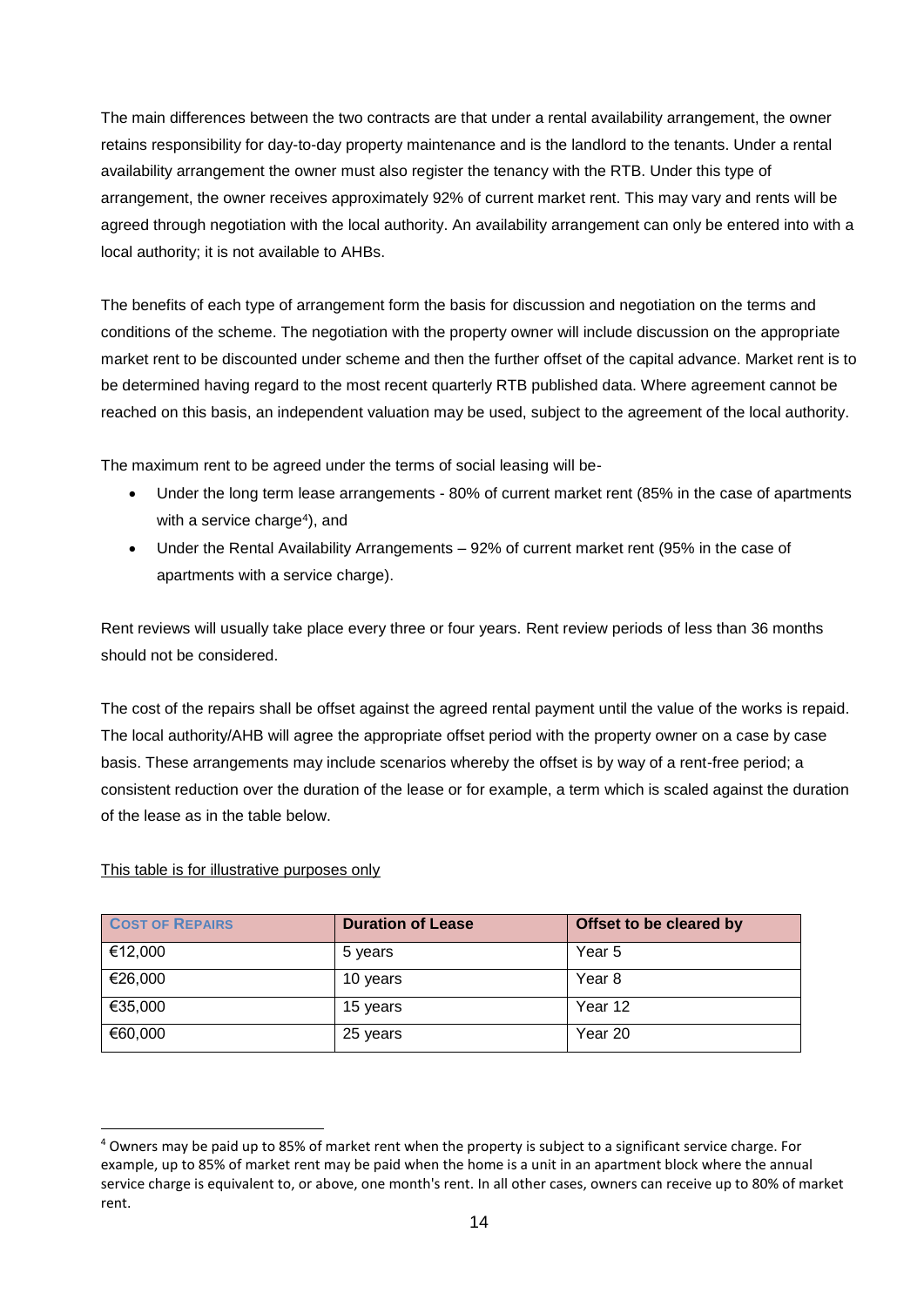A Lease Calculator is provided to assist local authorities and AHBs with the offset calculations. This can be found on the Housing Manual together with detailed Process Maps which set out the suggested operation of the scheme.

RLS is modelled on direct lease and rental availability options under the Social Housing Current Expenditure Programme (SHCEP). Where a local authority is collaborating with an AHB in the context of a long term lease agreement, the same terms and conditions will apply. The Payment and Availability (P&A) payment to the AHB will be based on 80% (85% for apartments with a significant service charge<sup>5</sup>) of market rent and net of the additional offset agreed.

#### <span id="page-14-0"></span>**8.12 Agreement for lease / agreement for rental availability agreement signed**

The agreement for lease / agreement for rental availability agreement is signed between the local authority / AHB and the property owner, as appropriate, following agreement of the schedule of works and the lease amount, term and offset arrangements. Template documents are provided on the Housing Manual. See Appendix 1 for a list of the relevant documents required for each model of delivery.

Local authorities are required to notify DHLGH on a quarterly basis of the number of agreements for lease / agreements for rental availability agreements that have been signed, using **RLS005**.

#### <span id="page-14-1"></span>**8.13 Completion of works and payment**

#### <span id="page-14-2"></span>**8.13.1 LA delivery - property owner managing works**:

The property owner provides the invoice from the contractor for the completed works to the local authority. The local authority will then arrange for a second site visit to check the property against the checklist for properties under the leasing scheme (**RLS003**). If all is in order the local authority will simultaneously sign the Lease or Availability Agreement with the property owner and release the funds agreed under the contractual arrangement. The property owner must provide a receipt from the contractor within 10 working days.

#### <span id="page-14-3"></span>**8.13.2 LA direct engagement - LA managing works**

On completion of the works the local authority will request the property owner to confirm the works and sign the Lease or Availability Agreement. The local authority will settle the invoice with the contractor directly.

#### <span id="page-14-4"></span>**8.13.3 AHB led - property owner managing works**

The property owner provides the invoice from the contractor for the completed works to the AHB. The AHB will then arrange for a second site visit to check the property against the checklist for properties under the leasing

 $5$  As above, 85% of market rent may be paid when the property is subject to a significant service charge. For example, up to 85% of market rent may be paid when the home is a unit in an apartment block where the annual service charge is equivalent to, or above, one month's rent. In all other cases, 80% of market rent is the appropriate figure.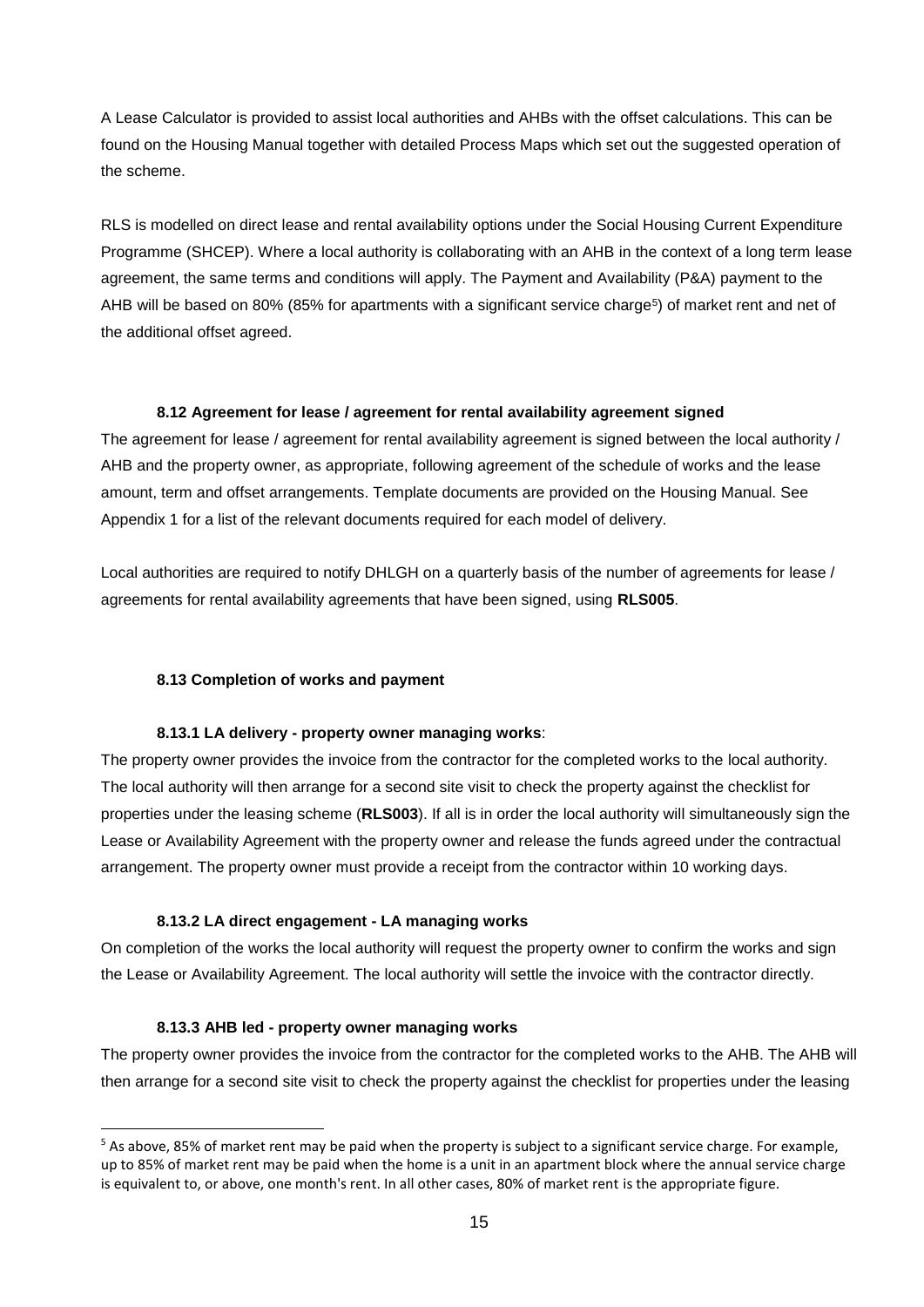scheme (**RLS003**). If all is in order the AHB will simultaneously sign the Lease Agreement with the property owner, take the keys for the property and release the funds agreed under the contractual arrangement. The property owner must provide evidence in the form of a receipt from the contractor within 10 working days.

The AHB may seek recoupment from the local authority on evidence of payment to the contractor and confirmation of signed Lease Agreement. The P&A will be signed at this time also.

#### <span id="page-15-0"></span>**8.13.4. AHB led - AHB managing works**

On completion of the works the AHB will request the property owner to confirm the works and sign the Lease Agreement. The AHB will take possession of the unit and settle the invoice with the contractor directly. The AHB may seek recoupment from the local authority on payment of contractor and confirmation of signed Lease Agreement. The P&A will be signed at this time also.

When finalising agreements, housing authorities will need to satisfy themselves that basic due diligence has been completed by the AHB, including that the properties have been inspected by the AHB and comply with the description in the schedule and are in a lettable condition.

#### <span id="page-15-1"></span>**9. Recoupment of costs from DHLGH**

Local authorities may seek recoupment of capital expenditure for RLS units from the Department once the payment has been made to either the contractor, the property owner or the AHB. The local authority must submit **Form RLS004**; invoices, itemised schedule of works and proof of payment to the contractor, property owner or AHB. This form is available from the RLS section in the Department and on the Housing Manual. Payments to local authorities will be made within 10 working days of submission of completed claim form and all necessary documents.

The lease payment, or Payment and Availability payment in the case of AHB units, can be claimed quarterly by the local authority through the existing SHCEP scheme using a New Units claim form. Given the nature of the financing of the housing, it is very important that monies are paid to AHBs in a timely manner so as to ensure they do not default on their requirements. Authorities are requested, therefore, to make sure that payments are not delayed to AHBs, provided that they are in compliance the terms of the legal agreements.

#### <span id="page-15-2"></span>**10. Reporting Requirements**

To enable the Department to monitor delivery of units and projection of expenditure, local authorities are required to complete a proposal template form – **RLS005**, on a quarterly basis, indicating the number of agreements to lease or agreements for rental availability agreements that have been agreed between property owners and the local authority. Details will include the term of the proposed lease, cost of repairs, rental value and whether there is a rent free period agreed.

Local authorities are also requested to submit data on proposals that do not progress to completion. All proposals that have not proceeded should be recorded in Section 3 of **RLS005**, identifying the stage the unit was withdrawn – e.g. initial request, post survey, and the reason it did not proceed e.g. not tenantable due to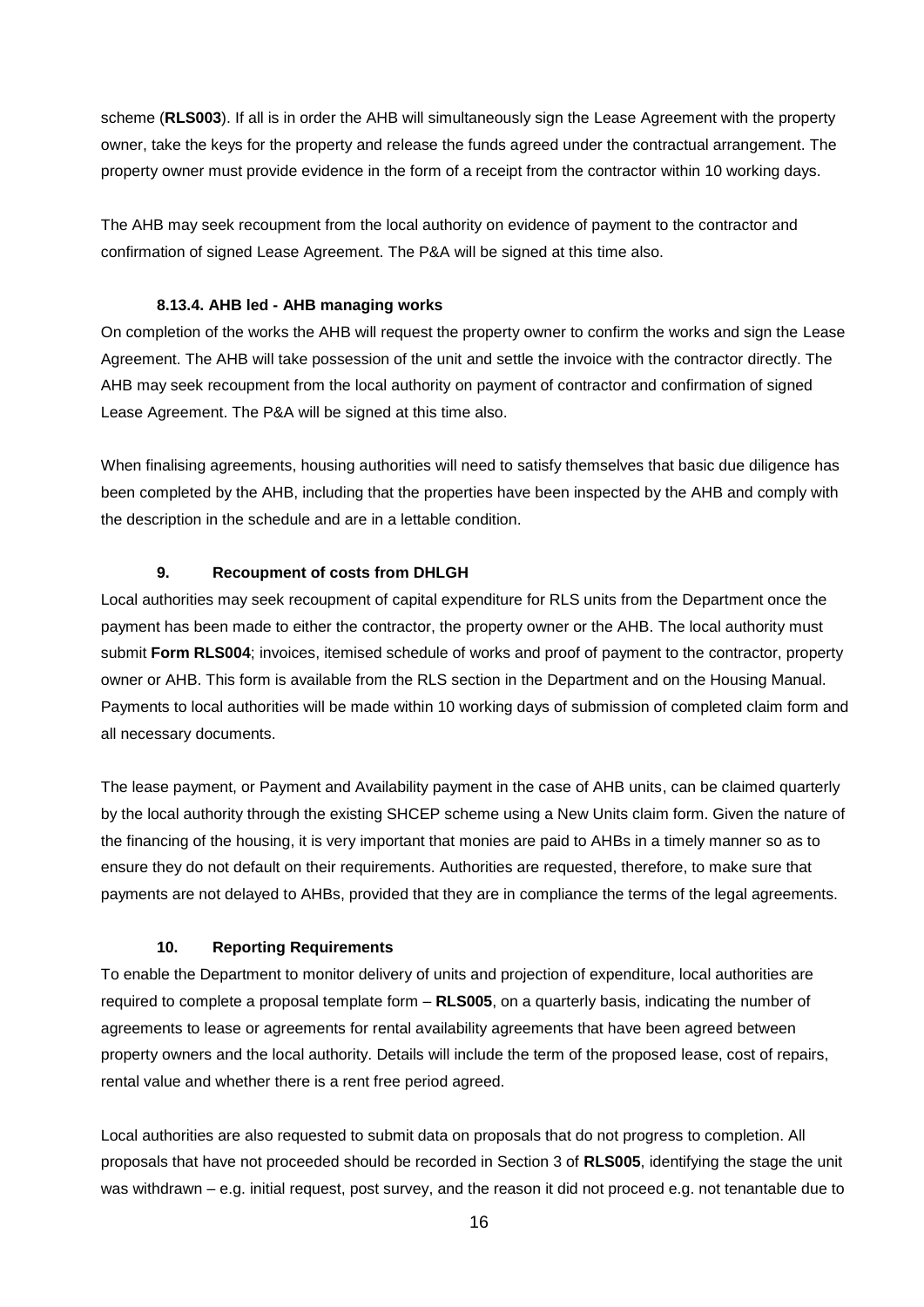the location, withdrawn due to higher investment costs required and any other reason. This information will be used to monitor and review the scheme.

Information supplied will be collated to provide regular updates for government and will be published on the Department's website. Delivery under the programme will be reported as part of the quarterly reporting under *Housing for All*. Individual property details, such as addresses, are not published as part of the regular reporting framework.

#### <span id="page-16-0"></span>**11. Furniture and fittings**

As per the Guidance Note on the Furnishing of Leased Properties, which is available on the Housing Manual, all properties that are leased under the leasing scheme must be furnished and include certain appliances. Market rent is typically agreed on the basis of a furnished property. The furnishings and appliances provided within a property are a factor in agreeing the market rent level. Over the period of a long-term lease, typically 15 to 25 years, it is likely that furnishings and appliances would have to be repaired and upgraded. Property owners who enter into a direct leasing agreement with a Housing Authority or Approved Housing Body (AHB) will avoid any on-going responsibility for furnishing the property or for maintaining or repairing any furniture or appliances that are initially provided. Under a Rental Availability Agreement, the owner will retain responsibility for day-to-day property maintenance.

Property owners can factor in these cost savings over the course of their lease arrangement and make provisions for a refurbishment when the lease expires. When entering into a direct leasing agreement, property owners accept that, at the end of the lease term, furnishings and appliances may not be returned. Any furniture and appliances that are left in the property will revert to the ownership of the property owner and are not subject to the requirement to have them in the same condition as at the outset of the lease, subject to fair wear and tear.

In recognition that the units coming through the RLS scheme may have been vacant for a period and therefore in need of new furniture, the costs of providing the furniture required under Appendix 2 of the above listed Guidance Note may be included as eligible expenditure, provided the local authority or AHB are satisfied that the expenditure is vouched and reasonable having regard to the particular property. The cost of furniture must be included in the maximum cost of €60,000.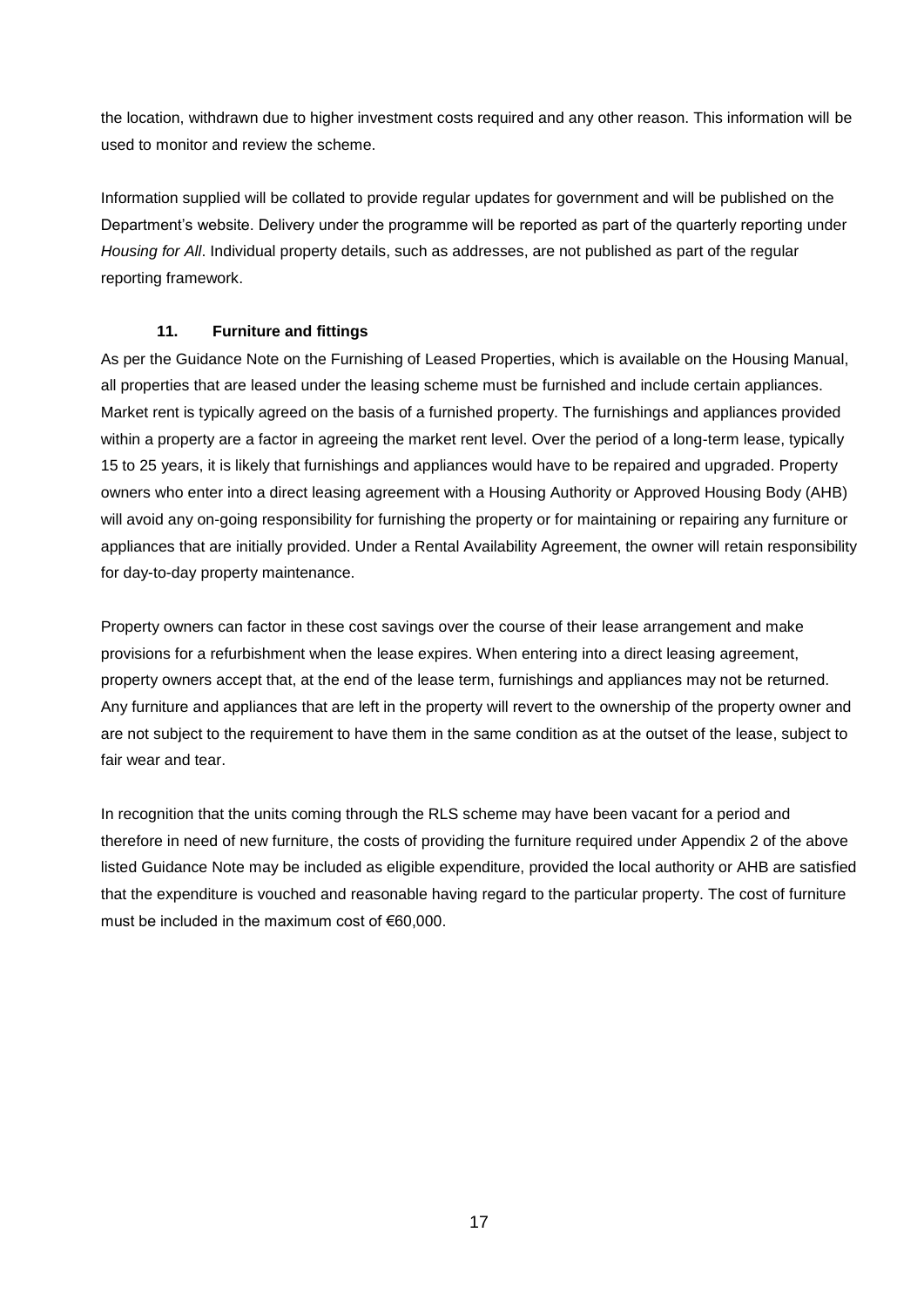#### <span id="page-17-0"></span>**12. Other Funding available**

Property owners **may** be able to qualify for complementary funding for the works done to bring their properties to the required standard. While a local authority and AHB may be able to provide information in relation to other funding opportunities, it is the responsibility of a property owner to consider, contact and apply for same.

#### <span id="page-17-1"></span>**13. Taxation**

It is a matter for individual property owners to satisfy themselves that they are meeting their tax obligations, particularly in relation to rental income received under the lease arrangements. However, in general the position is as follows:

- Under RLS funding is provided by the local authority to the property owner to carry out works necessary to bring the property up to the required standard for letting. As such, the capital sum received from the local authority is not subject to income tax in the year received. There is no additional taxable benefit conferred by the status of the funding as being interest free.
- Once the property is let the income tax treatment of the rent is that the amount of rent taxable is the amount of rent payable under the lease without allowing for a deduction of the amount recouped by the local authority in respect of the up-front payment. These recoupments are by way of repayments of a capital sum and are not allowable under the general principle which prohibits the deduction of capital payments against income. Where the repairs are recouped by the local authority by way of a rent-free period the rent chargeable will be the notional rent or rent foregone by way of repayment.
- Section 13 of the Finance Act 2017 inserts a new section 97A into the Taxes Consolidation Act 1997. The new section 97A provides that expenses incurred on a vacant residential premises prior to it being first let after a period of non-occupancy are authorised as a deduction against rental income from that premises. The section applies to expenditure on a property which has been vacant for at least 12 months and which is then let between the date of the passing of the Finance Act 2017 and 31 December 2021. The expenditure must have been incurred in the 12 months before it is let as a residential property. The deduction authorised shall not exceed €5,000 in respect of each vacant premises.
- Once the lease agreement has been signed, a landlord can claim capital allowances from Revenue, known as 'wear and tear allowances' or 'depreciation' as an expense to be deducted from the rental income of the property. These are based on the cost of furniture and fittings for the rental property. The current rate for these allowances is 12.5% of the cost, which is spread over eight years.

#### <span id="page-17-2"></span>**14. Early exits from the scheme**

A clawback provision is included in the Lease Agreement to provide for a full repayment of any outstanding capital owing with interest. Local authorities and AHBs will be obliged to ensure that this condition is pursued. It is recommended that rate of at least 4% should be inserted into the lease agreement under the clawback clause. If a local authority seeks to include a rate higher than 4%, cognisance should be taken not to exceed the interest rates of current market comparables for home improvement loan products from leading lending institutions at the time of lease.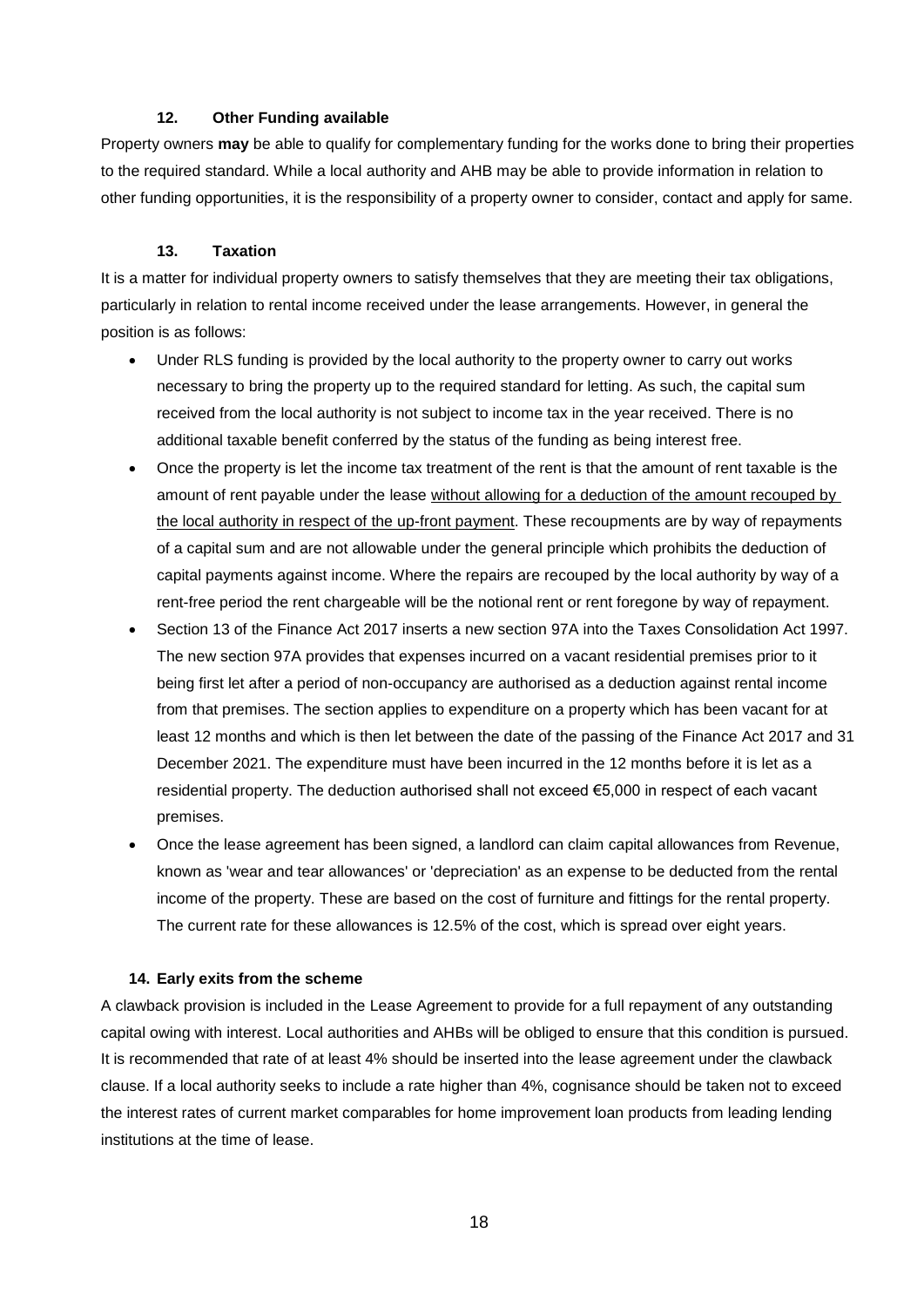#### <span id="page-18-0"></span>**15. Resources and Templates**

The Housing Manual contains a suite of additional materials which should be used, as required. In addition to the documents in the appendices, the following documents are available on the Housing Manual:

Templates:

- $\triangleright$  Application Form RLS002
- $\triangleright$  Site visit checklist based on minimum standards for rented accommodation RLS003
- > Offset calculator
- $\triangleright$  Recoupment form for LA to DHLGH RLS004

#### Useful Information:

- > Long term leasing guidance
- ▶ Guidance note on Furniture

#### Appendix 1

• List of legal templates available and appropriate to models

#### Appendix 2

• Indicative Cost Framework

#### Appendix 3

RLS005 quarterly data returns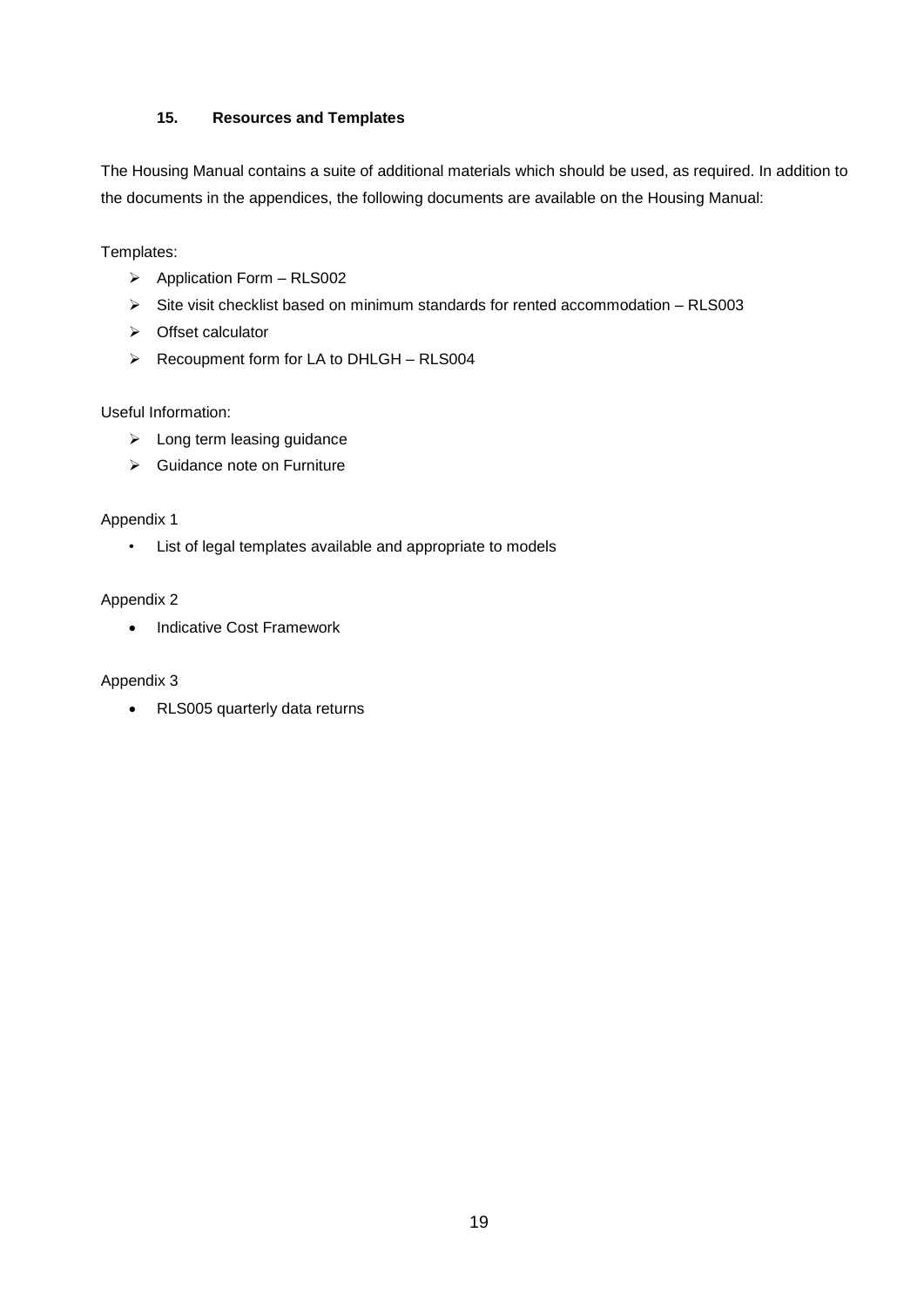#### **Appendix 1**

Template legal agreements are available on the Housing Manual for each delivery model. The list below sets out the documents required under the various models.

#### 1. **LA direct engagement - Property owner managing works** (2 legal documents required)

- **RLS Agreement to Lease** or **Agreement for Rental Availability Agreement** signed at the point of agreement on works quote & offset arrangement.
- **RLS Long Term Lease Agreement or Rental Availability Agreement** signed at the point of works completion and payment of capital cost to owner.
- 2. **LA direct engagement - LA managing works** (2 legal documents required)
	- **RLS Agreement to Lease (LA contracting works)** or **Agreement for Rental Availability Agreement** (LA contracting works) - signed at the point of agreement on works quote & offset arrangement.
	- **RLS Long Term Lease Agreement** or **Rental Availability Agreement** signed at the point of works completion.
- 3. **AHB led - property owner managing works** (3 legal documents required)
	- **RLS Agreement to Lease** signed at the point of agreement on works quote & offset arrangement.
	- **RLS Lease Agreement**  signed at the point of works completion and payment of capital cost to owner.
	- **Payment and Availability Agreement** also signed at point of works completion between LA and AHB.
- 4. **AHB led - AHB managing works** (3 legal documents required)
	- **RLS Agreement to Lease** signed at the point of agreement on works quote & offset arrangement.
	- **RLS Lease Agreement**  signed at the point of works completion.
	- **Payment and Availability Agreement** also signed at point of works completion between LA and AHB.

**Note: The template legal documents have been carefully prepared by the Department and the Housing Agency and are provided with editing restrictions. The templates have been proof checked and are based on existing templates for leasing arrangements with the required modifications for RLS. Any additional amendments must be cleared through the Department/Housing Agency. The intention of the templates is to minimise the need for the local authority/AHB or property owner to incur costs associated with obtaining separate legal advice.**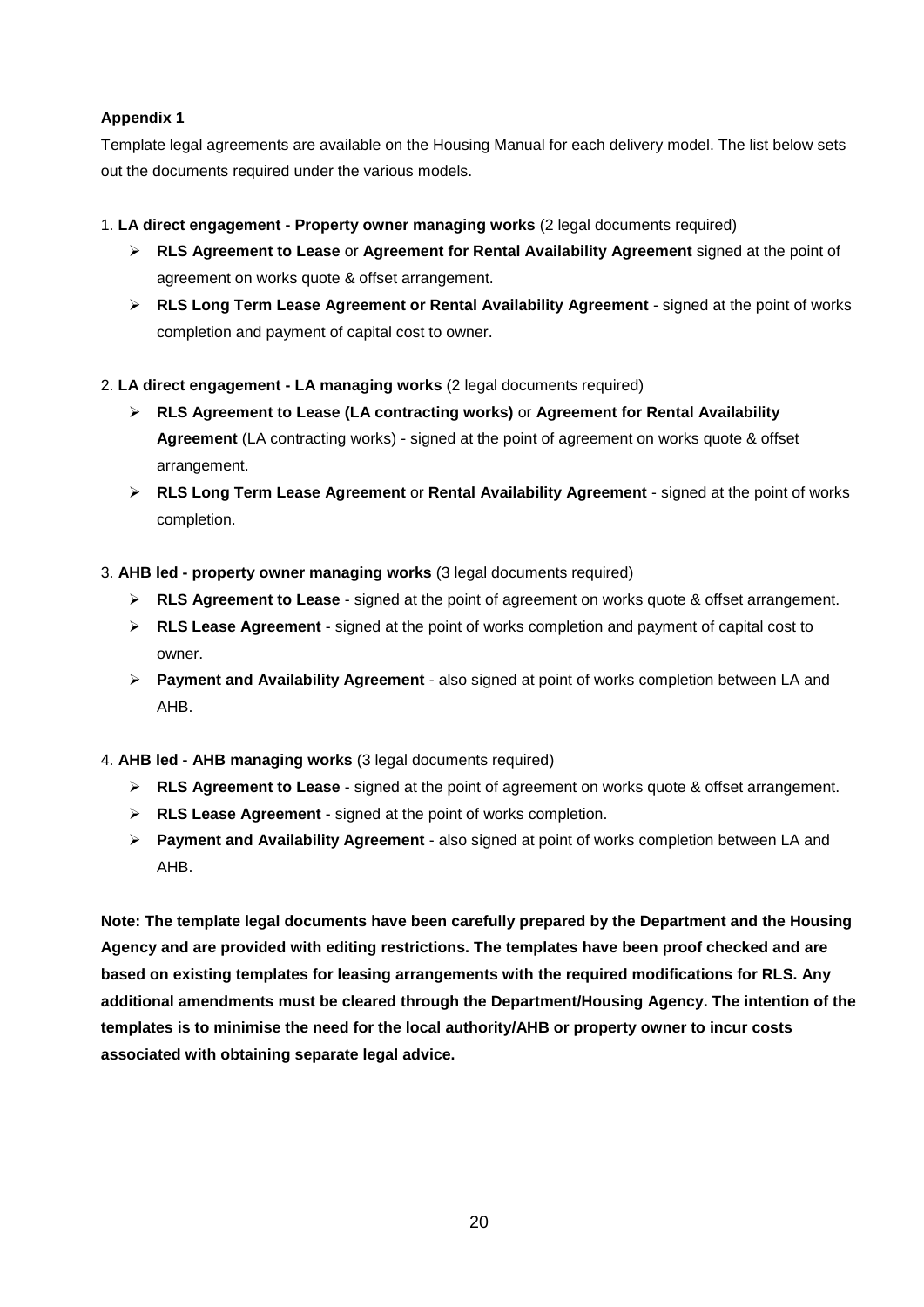# **Appendix 2**

# **Indicative Cost Framework for Repair and Leasing Scheme (RLS)**

| POTENTIAL WORK MEASURES                                    | <b>INDICATIVE ALLOWANCE</b> |
|------------------------------------------------------------|-----------------------------|
|                                                            | €                           |
| <b>Insulation upgrade</b>                                  |                             |
| Attic insulation                                           | 1,500                       |
| Cavity wall or dry lining                                  | 1,500                       |
| Extra over for external wall insulation                    | 8,000                       |
| <b>Services</b>                                            |                             |
| Replacement boiler                                         | 2,300                       |
| Replacement pipework and radiators                         | 1,500                       |
| Replacement cylinder                                       | 1,000                       |
| Work to wastes                                             | 500                         |
| Upgrade electrical installations including smoke<br>alarms | 2,500                       |
| Rainwater                                                  |                             |
| Replacement of rainwater installations                     | 1,000                       |
| <b>Windows &amp; Doors</b>                                 |                             |
| Replacement of external windows & doors                    | 5,500                       |
| Roof and Chimney Repairs                                   |                             |
| Works generally                                            | 2,500                       |
| <b>Internal Upgrades</b>                                   |                             |
| Upgrade kitchen                                            | 2,300                       |
| Upgrade bathrooms                                          | 2,000                       |
| Damp-proofing                                              | 900                         |
| Plaster repairs                                            | 1,500                       |
| Painting and decorating                                    | 3,500                       |
| <b>External works</b>                                      |                             |
| Works to garden and boundaries                             | 2,500                       |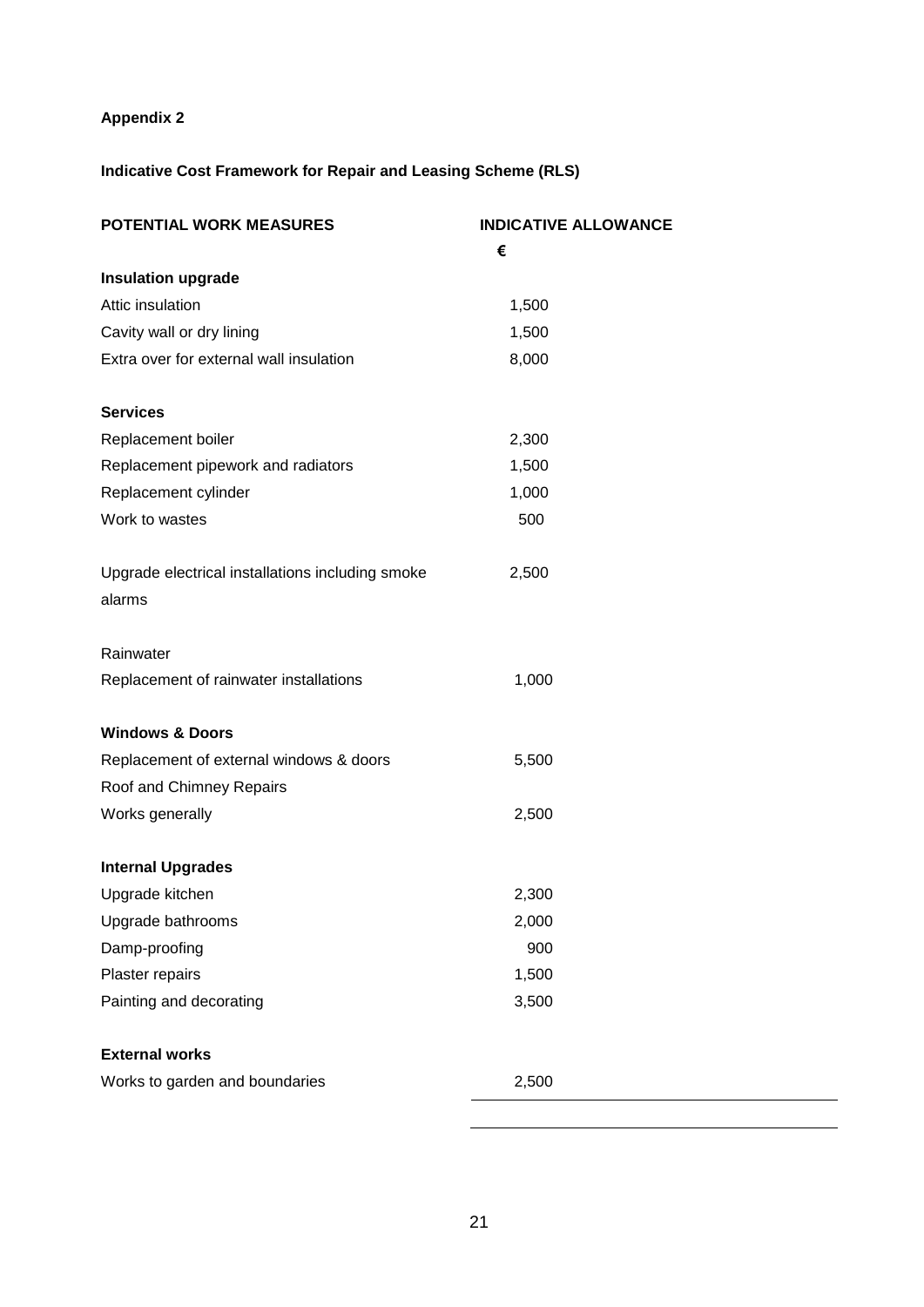# **Appendix 3 RLS005**

# **Quarterly data return form for Repair and Leasing Arrangements by LAs**

Please complete this form and e-mail it to: **RLS@housing.gov.ie**

| Section 1: DETAILS OF LOCAL AUTHORITY (LA) |                                  |  |
|--------------------------------------------|----------------------------------|--|
| Name of LA:                                | Click or tap here to enter text. |  |
| <b>Contact Name:</b>                       | Click or tap here to enter text. |  |
| <b>Address:</b>                            | Click or tap here to enter text. |  |
| <b>Direct Telephone No:</b>                | Click or tap here to enter text. |  |
| <b>Email address:</b>                      | Click or tap here to enter text. |  |

| <b>Section 2: KEY INFORMATION</b> |                                                                           |                               |                                             |                                  |                                                                      |                                                       |
|-----------------------------------|---------------------------------------------------------------------------|-------------------------------|---------------------------------------------|----------------------------------|----------------------------------------------------------------------|-------------------------------------------------------|
| <b>Address of unit</b>            | Date of<br>signature of<br><b>Agreement</b><br>for Lease<br>/Availability | Length<br>of<br>Agree<br>ment | Projected<br><b>Delivery</b><br><b>Date</b> | <b>Cost of</b><br><b>Repairs</b> | <b>Monthly</b><br>market rent<br><b>less</b><br>discount<br>applied* | <b>Length of</b><br>repayment<br>period for<br>offset |
|                                   |                                                                           |                               |                                             |                                  |                                                                      |                                                       |
|                                   |                                                                           |                               |                                             |                                  |                                                                      |                                                       |
|                                   |                                                                           |                               |                                             |                                  |                                                                      |                                                       |
|                                   |                                                                           |                               |                                             |                                  |                                                                      |                                                       |
|                                   |                                                                           |                               |                                             |                                  |                                                                      |                                                       |
|                                   |                                                                           |                               |                                             |                                  |                                                                      |                                                       |

\*Discount of 92%-95% or 80-85% where applicable.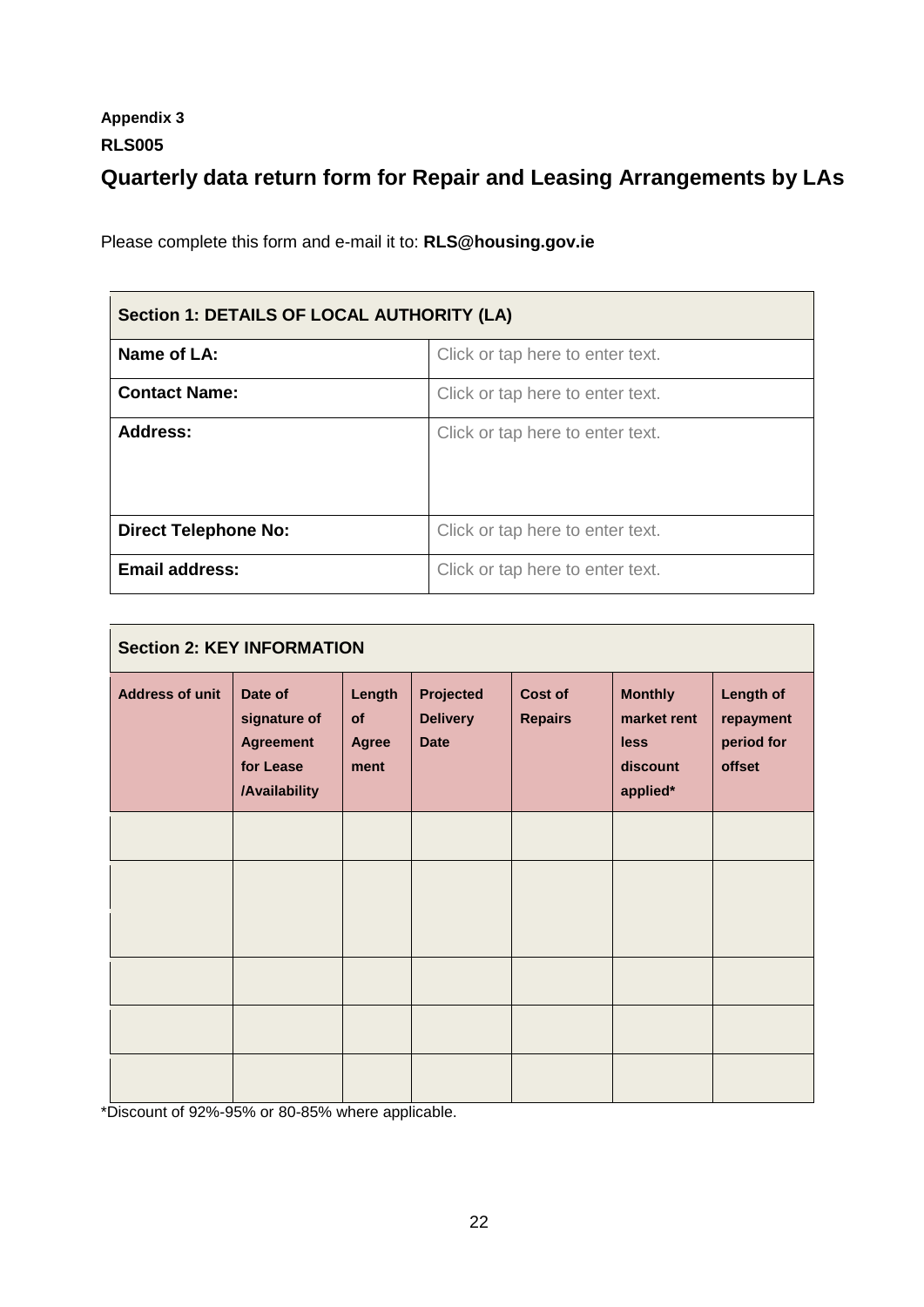| Section 3: Withdrawn proposals** |                            |                                                                                                                                                                                        |  |  |  |
|----------------------------------|----------------------------|----------------------------------------------------------------------------------------------------------------------------------------------------------------------------------------|--|--|--|
| No. of<br>withdrawn<br>proposals | <b>Stage of withdrawal</b> | <b>Reasons for withdrawal</b>                                                                                                                                                          |  |  |  |
|                                  |                            | No social housing need in<br>area<br>Not suitable<br>€60,000 insufficient<br>Proposer misunderstood<br>scheme<br>Delivered through different<br>scheme<br>Other – please specify below |  |  |  |

**Reasons for withdrawal if not listed above**

**\*\***This data is required for statistical purposes only.

| Signed:                   |                                  |
|---------------------------|----------------------------------|
| <b>Print Name:</b>        | Click or tap here to enter text. |
| Grade (SEO or<br>above):  | Click or tap here to enter text. |
| Date:                     | Click or tap here to enter text. |
| <b>Contact</b><br>Number: | Click or tap here to enter text. |

*This Guidance is an iterative document and may be updated and changed from time to time as required.*